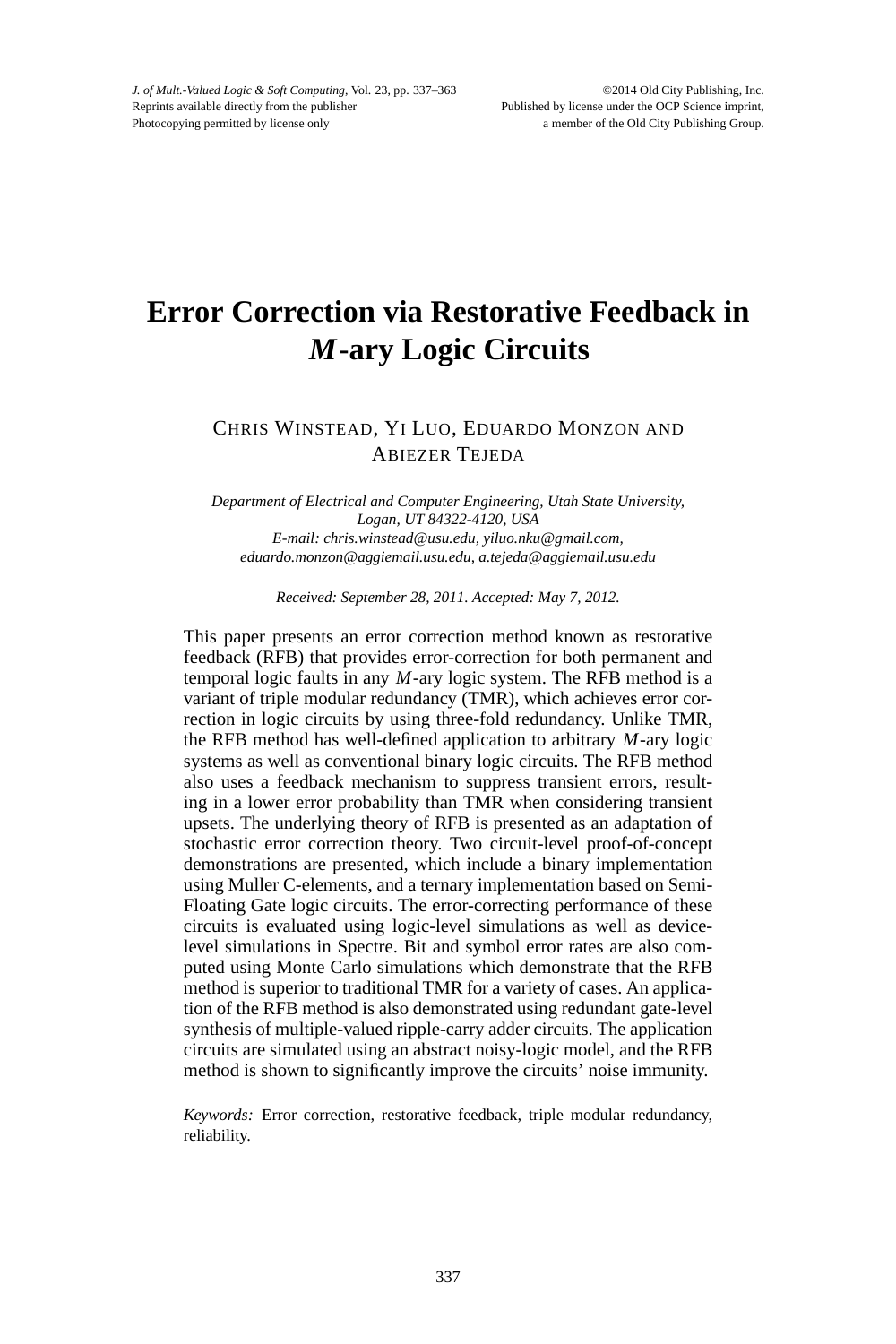# **1 INTRODUCTION**

Manufacturing trends in CMOS logic have resulted in nanometer-scale transistor devices that are increasingly sensitive to noise fluctuations and manufacturing defects. At the same time, the density of integration is increasing both in terms of planar circuits and three-dimensional integration. This trend leads to higher thermal density, resulting in a harsher noise environment and an increased likelihood of damage to devices and interconnect in highly-integrated circuits. In addition to these trends in CMOS technology, several new technologies have emerged as candidates for "post-CMOS" logic devices. These technologies, which include carbon nanotube FETs and nanowire logic among others, are expected to be even more susceptible to defects.

For several decades the CMOS logic industry has been driven by a continual scaling of device dimensions and the resulting improvements in largescale integration and switching speed. Although binary logic techniques have proven to be highly profitable during this period, there has been steady interest in alternative multiple-valued logic circuits. Multiple-valued logic systems may offer improvements in physical efficiency and, ultimately, may increase the effective density of computations compared to binary circuits. Unfortunately they are also inherently more sensitive to noise fluctuations than are binary circuits. While there has been considerable progress in developing error-correction and fault-compensation strategies for binary logic, there has been comparatively little progress in such techniques for multiplevalued circuits and systems. This paper presents a new error-correction method that is suitable for multiple-valued logic circuits as well as traditional binary circuits.

The new method – called Restorative Feedback (RFB) – is closely comparable to the method of Triple Modular Redundancy (TMR) [8], and may be considered to be an improved version of TMR. Among the available binary error-correction schemes, TMR is perhaps the simplest and most widely understood technique. Several researchers have proposed using modular redundancy strategies to compensate for faults in nano-scale CMOS and post-CMOS logic circuits [7,10,13,20]. In the standard TMR scheme, a logic operation is replicated three times, usually by three parallel, independent modules. Then, for each desired logic output  $x$ , there are three corresponding signals  $x_1$ ,  $x_2$ , and  $x_3$ , each of which may be correct  $(x_i = x)$  or incorrect  $(x_i \neq x)$ . The probability of error on each signal  $x_i$  is assumed to be independent from that of the other signals, and is equal to some small constant  $\eta$ . The TMR output *y* is obtained by taking the majority value over the three inputs. Hence the output *y* is correct if any single error occurs among the  $x_i$ , but two or more simultaneous errors will cause the error to propagate onto *y*.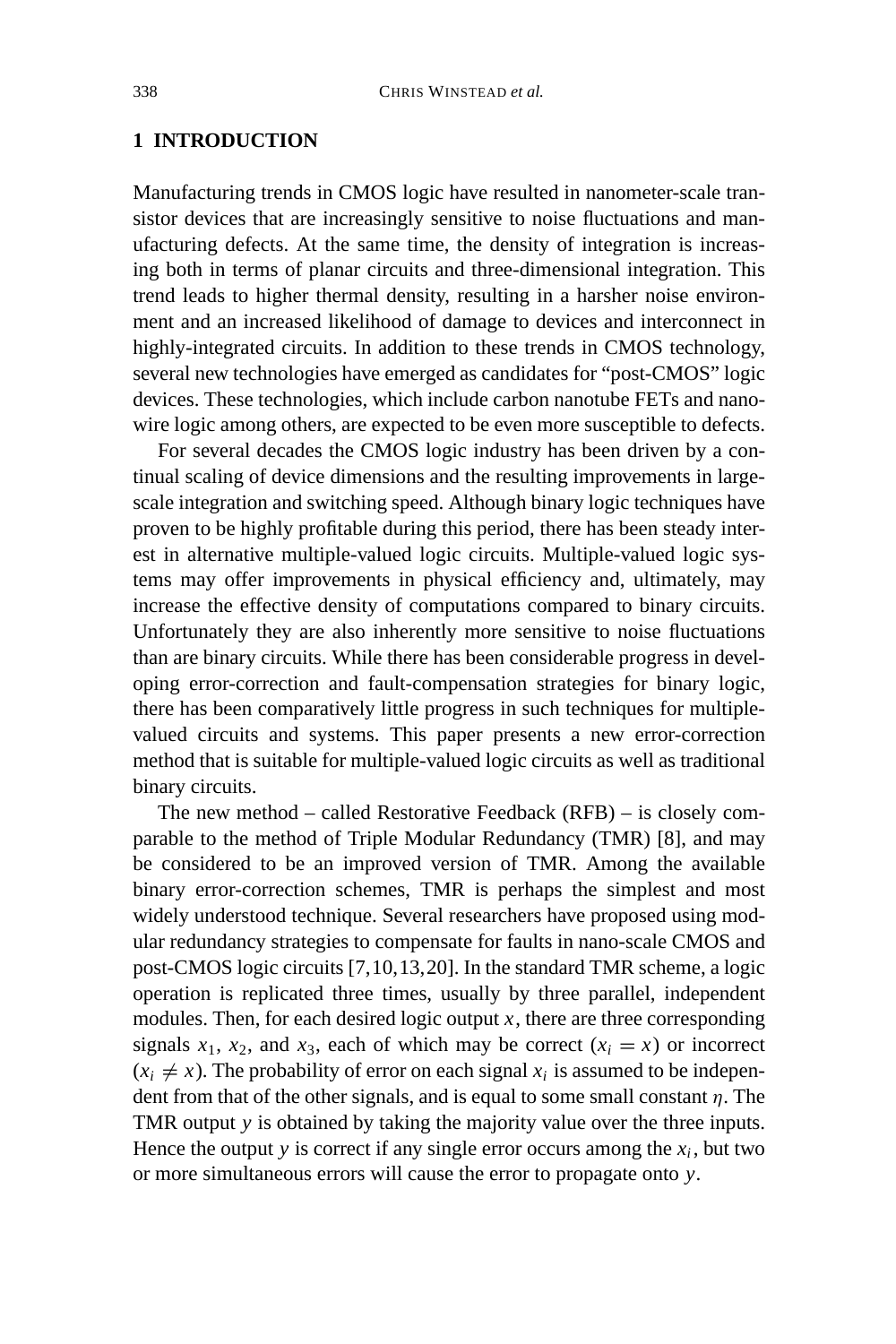In order to compensate for faults that occur within majority gates, the TMR scheme may be implemented using three parallel majority operations. The TMR system may then be used in a fully-redundant cascade configuration in which majority operations occur periodically at points dispersed throughout a logic pipeline [21,22]. The rate of intrinsic errors within majority gates is then absorbed into the  $\eta$  parameter of some downstream majority operation. By using the fully-redundant cascade approach, the error rate in a large system is iteratively suppressed as a signal propagates through successive stages of computation and restoration.

Unfortunately the TMR method introduces some ambiguity when applied to multiple-valued logic systems. In a binary logic circuit, there is always a clear majority value. This is not the case in a multiple-valued circuit, because it is possible for each of the  $x_i$  signals to carry a distinct value. In this case the majority gate's output is undefined. Nanduri proposed using the "average" value of all three signals in this case [12]. The problem with this solution is that multiple-valued logic systems do not typically identify *logic levels* with *signal levels*. Rather, the *signal level* is an artefact of implementation, and the meaning of "average level" is not clear for abstract *M*-ary algebras. The Nanduri-TMR method is therefore limited to special cases in which there is a clear logic interpretation for the average signal level.

The RFB approach detailed in this paper is similar to fully-redundant cascaded TMR, but its behavior is well-defined for multiple-valued circuits. Hence, the RFB method can be applied as a general-purpose solution for error-correction in any *M*-ary logic system. The RFB method was previously introduced by the authors in [26]. In this paper, we provide additional details on the underlying theory of the RFB method, and also present additional examples of the RFB method applied to practical logic cases. The remainder of this paper is organized as follows. Section 2 presents the basic theory used to obtain the restorative feedback method and high-level simulation results. Section 3 presents a binary static CMOS circuit for the restorative feedback method, and provides simulation results obtained from Spectre. Section 4 proposes a CMOS semi-floating gate implementation for multiple-valued logic. Section 5 presents simulation results for the RFB method applied to multiple-valued ripple-carry adder circuits. Finally, Section 6 offers conclusions and items for further research.

# **2 ERROR SUPPRESSION THROUGH RESTORATIVE FEEDBACK**

The restorative feedback method relies on the use of Muller C-elements instead of majority gates. The C-element is a well-known gate that has long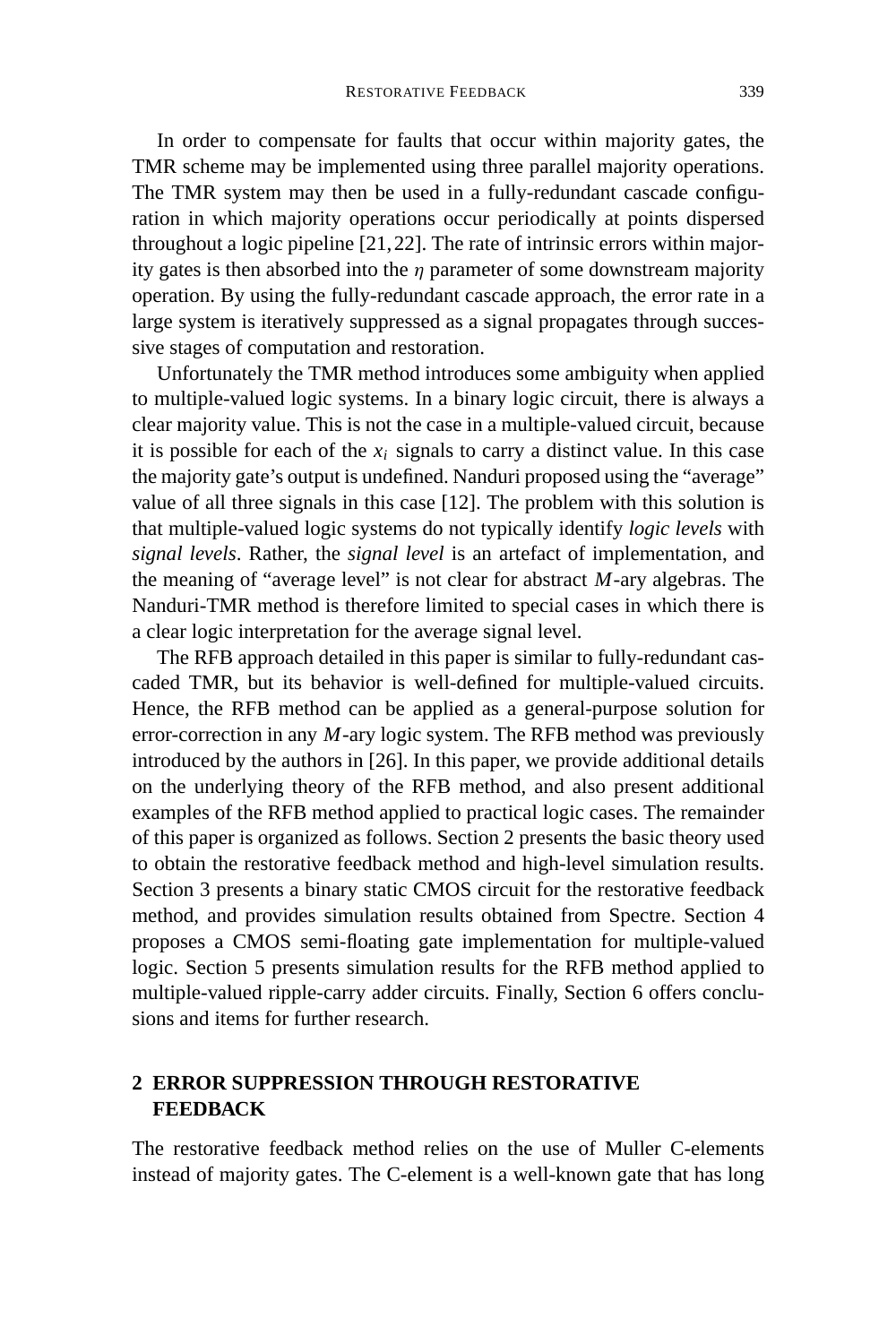been used in asynchronous circuit design [11], and was more recently recognized for its inherent fault-compensating abilities [4,5,28]. The C-element is logically defined as a two-input latch with inputs  $x$ ,  $y$  and output  $z$ . A new value is latched for *z* whenever  $x = y$ , so that the output equals the unanimous inputs, i.e.  $z = x = y$ . If  $x \neq y$  then the output retains its latched value. Although the C-element is traditionally considered to be a binary logic gate, this definition applies equally well to multiple-valued logic systems.

Researchers previously described several error-correction methods based on C-elements. These include "Duplicated Dual Checking" (DDC), a dualmodular redundancy method intended for use in asynchronous logic [4,5], the BISER-FF method for compensating timing errors in synchronous circuits [28]. The BISER-FF method has been extended by several authors leading to a family of solutions for error-compensation. The DDC, BISER-FF and related methods are all feed-forward error correction techniques that provide compensation for soft faults, but are not suitable for protecting against hard faults. The Restorative Feedback method presented in this paper provides stronger protection against transient faults, and is able to correct hard faults as well.

In most of the work published to date on error correction with C-elements, a straightforward logic-case analysis is used, which can be generically described as follows. The C-element may be used to correct momentary faults if its inputs *x* and *y* are two redundant copies of the same logic value. Under normal conditions the two inputs should be equal and change at the same time. If a momentary error appears on only one of the signals, then the output remains unaffected. Hence the C-element can correct any single momentary error using only two redundant signals. As with TMR, two simultaneous errors will cause an error to propagate at the gate's output. This case analysis helps to visualize the error correcting capabilities of the C-element, but a more precise understanding is obtained by analyzing the gate's error statistics. To perform this analysis, we propose using an approach derived from stochastic iterative decoding, as explained in the next subsection.

## **2.1 The stochastic decoding interpretation.**

In 2003 Gaudet and Rapley proposed *stochastic decoding* as a probabilistic approach to iterative error correction [3]. Stochastic decoders implement soft error correction algorithms by filtering streams of randomly toggling bits. This concept has been further developed in recent years by one of the authors (Winstead), and by Tehrani, Gross, Mannor and others [15–19,24]. Beginning in 2005 the author proposed using stochastic decoding methods to process and reduce the native error probabilities in switching devices [23, 25, 27]. The restorative feedback method proposed in this paper is derived using that strategy.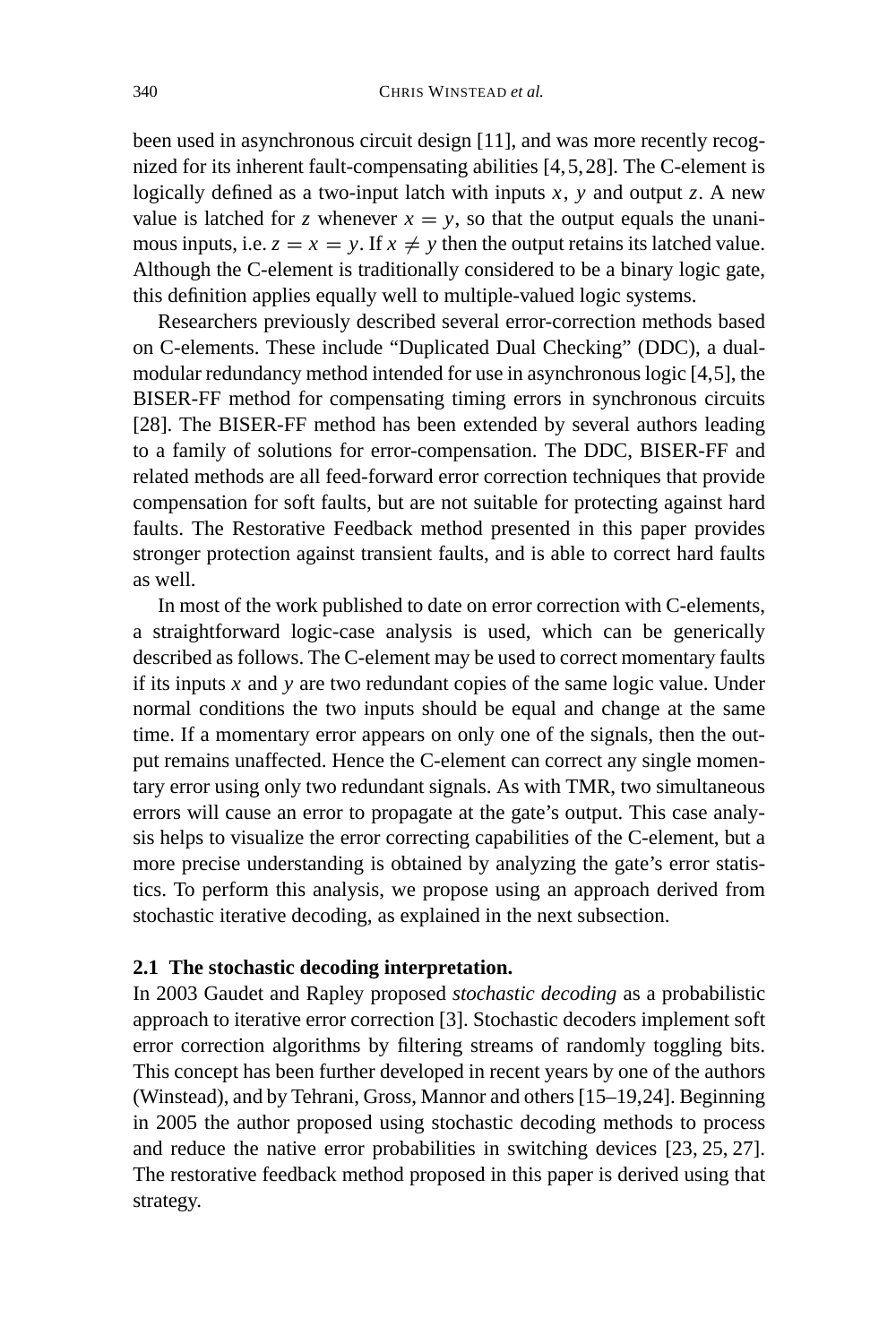The stochastic decoding approach is a realization of the widely used sumproduct algorithm for iterative error correction. In a stochastic decoder, all signals are considered as *stochastic streams* which vary randomly over time. A stochastic stream may be defined as a signal *x* (*t*) which takes values randomly from a discrete symbol alphabet  $X$ . At any given time  $t$ , the value  $x(t)$ is an independent sample of a random variable  $X(t)$  with probability mass function  $\rho_x(x, t)$ . The stochastic stream is also assumed to be a memoryless process, so that two samples  $x(t_1)$  and  $x(t_2)$  are statistically independent if they are observed at different times  $t_1 \neq t_2$ .

In this paper we consider a logic signal to be a stochastic stream for which one value, *x*<sup>∗</sup>, is correct, but other erroneous values may occur at random due to transient noise fluctuations. By using this interpretation, we can employ the methods of stochastic decoding to improve error probability at the gate level in a logic system.

## *The equality operation*

In this paper we are concerned with one specific type of sum-product operation, which is often called the *equality node* operation, using terminology introduced by Forney's "normal" factor graph approach [2]. The equality node's behavior is described as follows. Suppose the node has two inputs, **X** and **Y**, which are random variables that represent independent noisy observations of the same "true" value *x*<sup>∗</sup>.

The variables  $X$  and  $Y$  are characterized by probability mass functions  $\rho_x(x)$  and  $\rho_y(y)$ , respectively, where  $\rho_x(x) = \Pr(\mathbf{X} = x)$ . The equality operation computes the outgoing message for **Z** as

$$
\rho_z(z) = \alpha \rho_x(z) \rho_y(z), \qquad (1)
$$

where  $\alpha$  is a normalizing constant given by

$$
\alpha = \left(\sum_{x \in \mathcal{X}} \rho_x(x) \rho_y(x)\right)^{-1}.\tag{2}
$$

The result of this operation is that the output probability mass function,  $\rho_z$ , tends to be more concentrated around the true value. To show this, consider the likelihood ratio  $l_x$ , defined as

$$
l_x = \frac{\Pr\left(\mathbf{X} = x^*\right)}{\Pr\left(\mathbf{X} \neq x^*\right)} = \frac{\rho_x\left(x^*\right)}{\sum_{x \neq x^*} \rho_x\left(x\right)}\tag{3}
$$

and we similarly define the log-likelihood ratio (LLR) as  $L_x = \log l_x$ . We may interpret the LLR as a measure of *confidence* that an observation of **X**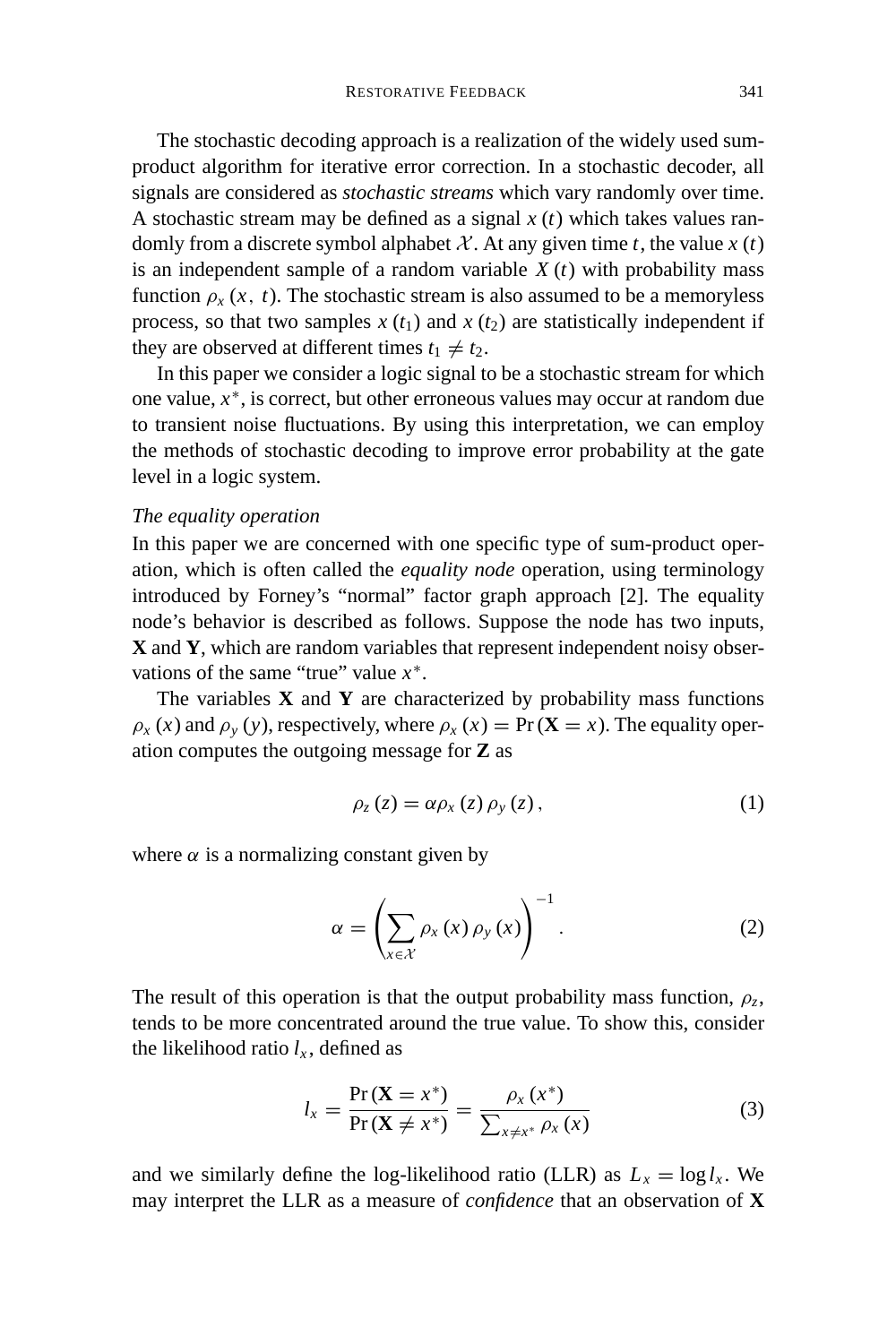is correct. If  $L_x \to \infty$ , then we can be absolutely certain of a correct observation. On the other hand, if  $L<sub>x</sub> = 0$ , then the observation is no better than a fair coin toss. Based on this interpretation, the circuits developed in this paper rely on the following theorem.

## **Theorem 1.** *The output from an equality operation satisfies*  $L_z \geq L_x + L_y$ .

*Proof.* It is easily shown that  $l_z \geq l_x l_y$ , because

$$
l_x l_y = \frac{\rho_x(x^*) \rho_y(x^*)}{\left(\sum_{x \neq x^*} \rho_x(x)\right) \left(\sum_{y \neq x^*} \rho_y(y)\right)}
$$
(4)

$$
\leq \quad \frac{\rho_x(x^*)\,\rho_y(x^*)}{\sum_{x\neq x^*}\rho_x(x)\,\rho_y(x)}\tag{5}
$$

$$
= l_z \tag{6}
$$

Based on this theorem, the equality operation may be described as a *confidence-amplifying* operation. If  $L_x$  and  $L_y$  are both greater than zero, then the output confidence  $L<sub>z</sub>$  exceeds the confidence of either input.

#### *The Muller C-element*

To provide a stochastic realization of the equality operation, Gaudet described a flip-flop circuit called the "stochastic equality gate," which is equivalent to the Muller C-element. Because of Theorem 1, the Muller Celement may be considered as a confidence amplifying device under certain conditions. Figure 1 shows the usual graphical depiction of the equality operation and its C-element equivalent for the binary case. The figure also indicates the statistical transformations that occur in the binary case. The probability mass function  $\rho_z(\zeta)$  is considered to be the frequency with which  $z(t) = \zeta$ . In the binary case, this function can be represented by a single statistic,  $p_z = \rho_z(1)$ , which is equal to the time-average  $\overline{z}$ .

It is easily shown that the C-element's output statistics are equal to those computed by the sum-product equality operation. This result relies on the statistical independence of  $x(t)$ ,  $y(t)$  and  $z(t)$ . This differs from the standard sum-product algorithm, which requires independence only between **X** and **Y**. To explain this difference, suppose that the C-element has a delay of  $\tau$ . Then, in the binary case, the output probability for  $z(t)$  can be expressed as

$$
p_z(t+\tau) = p_x(t) p_y(t) + [1 - p_x(t) p_y(t)] p_z(t).
$$
 (7)

The right-most term of (7) includes a product of  $p_z$  with  $\left[1 - p_x(t) p_y(t)\right]$ , representing the case where  $x(t) \neq y(t)$  and  $z(t)$  retains a logic 1 state. This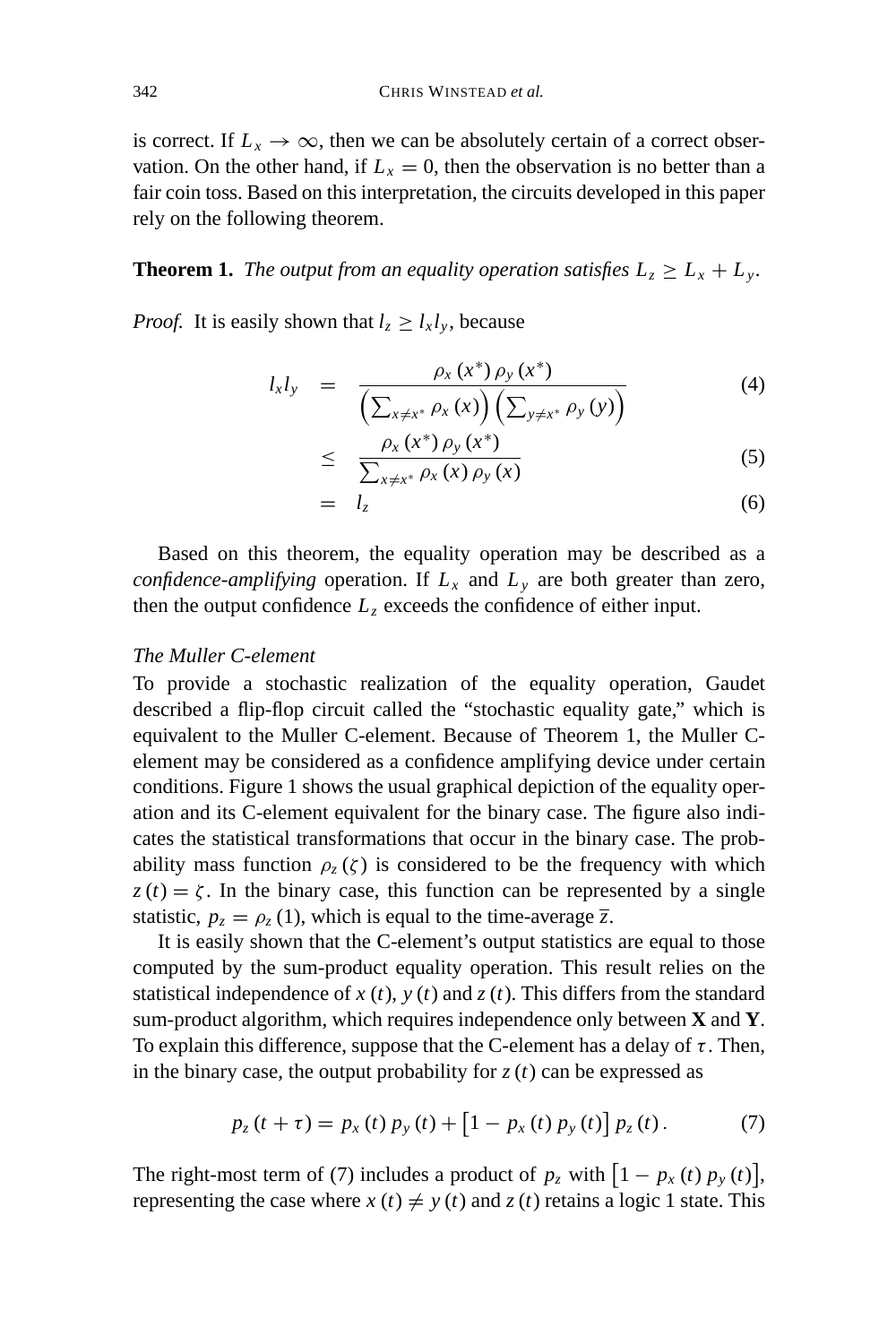

The *equality* operation and its stochastic implementation using a Muller C-element. **X** and **Y** are independent binary random variables. The probabilities  $p_x$ ,  $p_y$ ,  $p_z$  indicate the frequency with which the associated signals  $x(t)$ ,  $y(t)$  and  $z(t)$  are equal to 1. The overline mark, as in  $\bar{z}$ , indicates the average signal level taken over all time. For Bernoulli-distributed variables,  $\overline{x} = p_x$ .

product is only valid if  $p_z(t)$  is independent of the other variables at time *t*. Note that  $p_z(t)$  can depend on values of x and y prior to time t, but it must be *instantaneously independent* of their values at the precise time *t*. Then, assuming that  $p_z(t + \tau) = p_z(t)$ , we may solve for  $p_z$  to obtain the result shown in Figure 1. The same analysis may also be repeated for the general non-binary case, yielding results identical to (1) and (2).

## *Restorative Feedback topology*

The idea of restorative feedback is to connect the C-element's output back around to one of its inputs, forming a positive feedback loop. If this is done in a way that satisfies the independence conditions, then we would expect the confidence  $(L_v)$  to increase without bound. Unfortunately the independence condition is violated by direct feedback in a C-element, as shown in Figure 2. When direct feedback is used, the C-element's output state cannot ever change unless an upset error occurs in the C-element's state memory, and is therefore a useless configuration.

As an alternative, the C-element feedback may be distributed across several gates, as shown in Figure 3. This approach increases the *cycle girth* of the feedback path, which weakens the statistical dependence between each C-element's output and the feedback signal. As shown in the next subsection,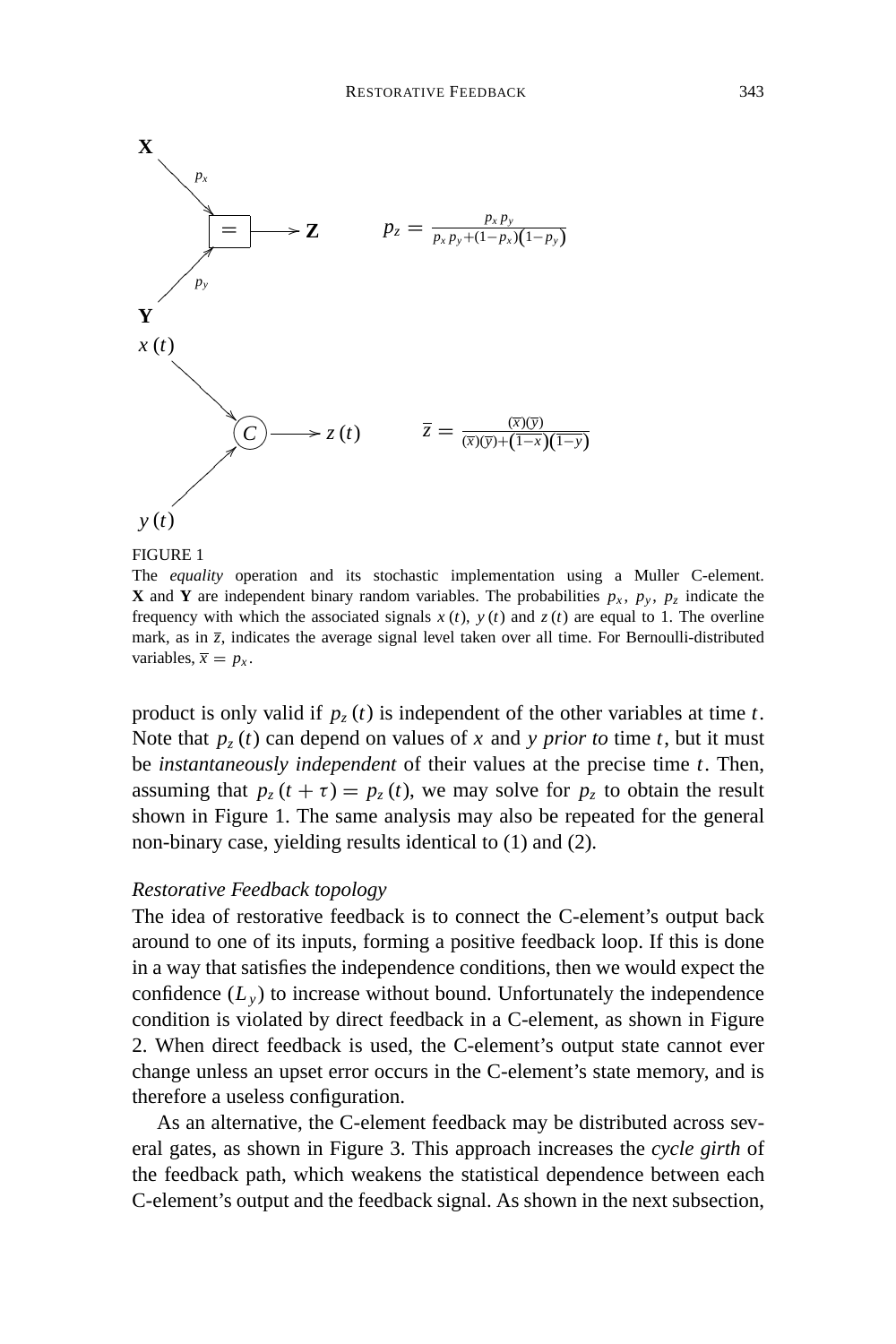

FIGURE 2

The *equality* operation is connected in a positive feedback configuration, driving  $L_y$  toward  $\infty$ . This process fails when used with the C-element realization, because the C-element inputs are required to be independent.

the three C-elements can be initialized in a reliable state. Then the feedback signal can be activated, driving the outputs' confidence toward infinity. In practice, the confidence reaches a limit set by the intrinsic error rate of the C-element's state memory. Hence the C-element can be used to restore the inputs' error probability down to that of the C-element itself.



#### FIGURE 3

The Restorative Feedback (RFB) topology distributes feedback across three C-elements, so that strong statistical correlations are avoided.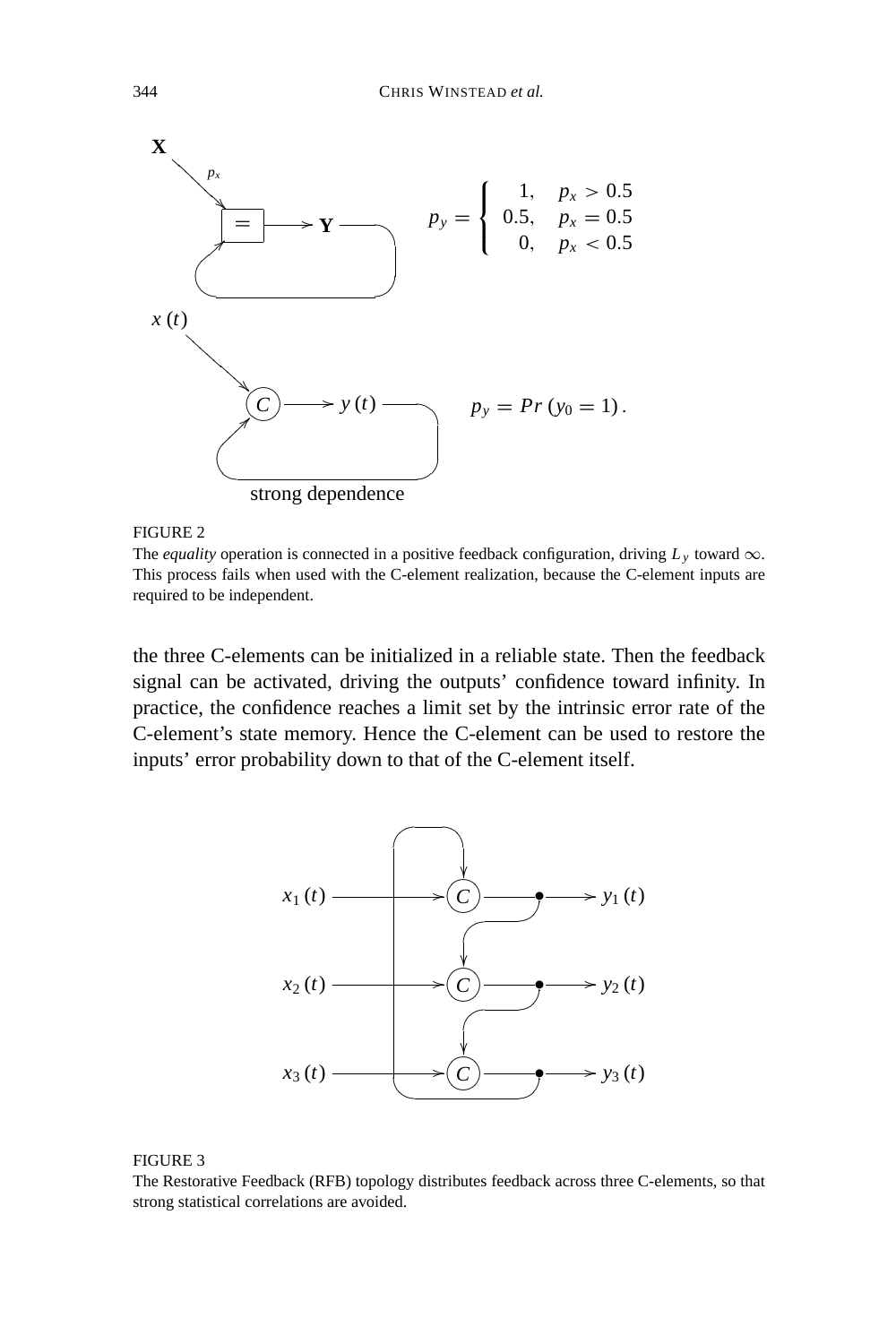#### **2.2 Two-phase operation.**

To successfully implement the restorative feedback concept, the state of the C-element must be initialized to an appropriate value. Since the C-element is a latch, it must somehow be assigned an initial condition before the feedback transformation can be considered meaningful. To resolve this problem, the circuit is operated in two phases, called *setup* and *restoration*, as shown in Figure 4. To initialize the C-element states, the inputs  $x_1$ ,  $x_2$ ,  $x_3$  are



#### FIGURE 4

Two-phase error correction in the restorative feedback circuit. The dotted circles indicate Celements which are inactive (i.e. they are not actively driving their outputs). The star indicates an error location. (a) In the setup phase, the outputs are initialized with barrel-shifted copies of the input signal values. (b) In the restoration phase, the feedback is activated, causing C-elements to activate. Errors are corrected as the C-elements become active. In the final, stable state, correct values are reinforced by the C-elements, and any further transient errors are suppressed.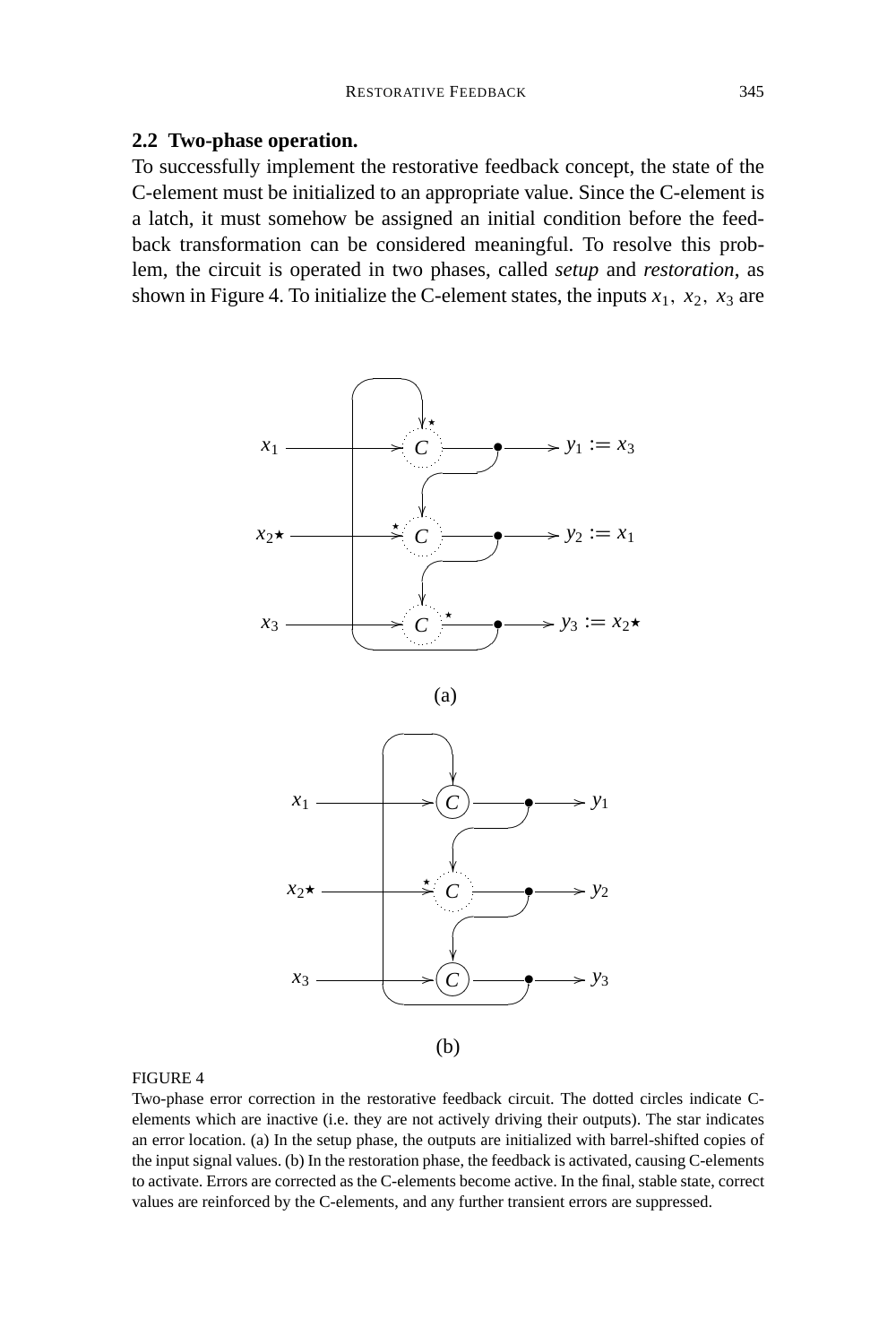barrel-shifted onto the outputs, so that  $y_1 = x_3$ ,  $y_2 = x_1$  and  $y_3 = x_2$ . After the states are initialized, the feedback paths are activated.

Like TMR, the two-phase design is able to correct a single initial error among the  $x_i$ . To show this, suppose that  $x_2$  is in error while  $x_1$  and  $x_3$  are correct (the error position is indicated by a star  $(\star)$  in Figure 4(a)-(b)). Then during the initialization phase, the error is transferred to  $y_3$ , while  $y_1$  and  $y_2$ are correct. During the restoration phase, the C-element feedback is activated. The third C-element has inputs  $x_3$  and  $y_2$ , both of which are correct. Since these inputs equal each other, the C-element forces  $y_3$  to change, hence correcting the error. The corrected signal  $y_3$  propagates to the first C-element, where it reinforces the correct value on *y*1.

Unlike traditional TMR, the restorative feedback method suppresses additional transient errors that occur during the restoration phase. Suppose that a momentary error appears on signal  $x_1$  during the restoration phase in Figure  $4(b)$ . Because  $y_3$  is already correct, the C-element has mixed inputs  $(x_1 \neq y_3)$ , and consequently the output  $y_1$  does not change. Similarly, any single momentary error on  $x_2$  or  $x_3$  is prevented from propagating to the outputs. Furthermore, simultaneous double or triple errors are blocked during the restoration phase.

## **2.3 Simulation results using an iterative model.**

In order to quantify the error-correcting capabilities of restorative feedback, as compared to TMR, the bit error rate (BER) is measured using Monte Carlo simulations. A discrete-time model is used to represent signal and error events in the respective circuits. The C-elements and majority gates are assumed to have a delay of one time unit. In these simulations, three types of errors are accounted for:

- 1. Transient errors on the input signals. Each of the redundant inputs is assumed to be of the form  $x_i(t) = x^* \oplus e_{xi}(t)$ , where  $x^*$  is the correct logic value,  $e_{xi}$  (*t*) is a Bernoulli distributed error event that occurs with probability  $\eta$ ,  $\oplus$  indicates addition modulo 2, and  $t \in \mathbb{N}_0$ .
- 2. Momentary internal faults. Errors may also originate from within the TMR and RFB circuits. These intrinsic gate errors are represented by Bernoulli distributed error events  $e_{vi}$  which occur with probability  $\epsilon$ . We assume that  $\epsilon < \eta$  because  $\eta$  represents the composite error rate compounded over many logic gates. Then the circuits' actual signal outputs are  $y'_{i} = y_{i} \oplus e_{yi}(t)$ .
- 3. Persistent state upsets. In the restorative feedback circuit, an additional error type may appear if a persistent state-inversion occurs within the C-element. In this simulation, state upset errors are included and are assumed to occur with probability  $\delta = \epsilon/10$ .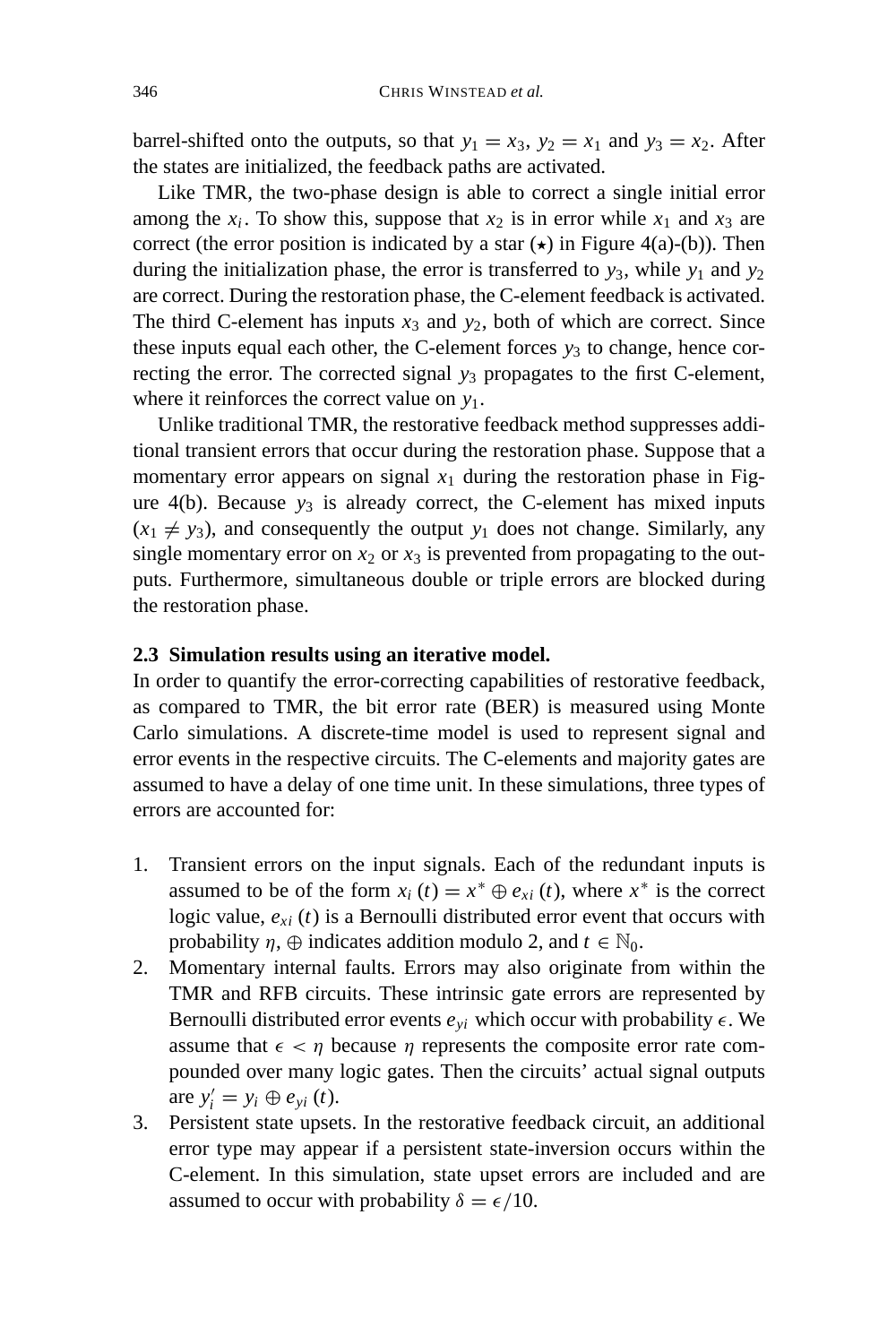

Simulated BER results obtained using a discrete-time model. Input transient errors appear at a fixed rate of  $\eta = 0.05$  errors per time unit. The intrinsic gate error rate  $(\epsilon)$  is varied from  $5 \times 10^{-5}$  to 0.05. The circuits' outputs are sampled and errors counted after 5 time units. The restorative feedback BER is found to approach  $\epsilon$ , which is lower than the TMR limit.

The simulation results are shown in Figure 5. In this figure, the input error rate  $\eta$  is held constant while the intrinsic error rate  $\epsilon$  is varied. As the intrinsic error rate is reduced, the TMR method approaches a limit approximately equal to the rate of double and triple error events,  $3\eta^2 - 2\eta^3 + \epsilon$ . The restorative feedback circuit approaches a limit approximately equal to  $\epsilon$ . Because the restorative feedback circuit relies on feedback, its error statistics improve over time. In Figure 5, the circuit is allowed to settle for five time units. For each additional time-unit, the circuit's BER moves closer to the  $\epsilon$  limit.

In real circuit implementations, the settling time may differ depending on how the feedback is implemented. In the remainder of this paper, we consider two example designs. The first design is a binary CMOS implementation in which the feedback propagates in continuous time, resulting in non-iterative dynamics. The second design is a multiple-valued implementation based on semi-floating gate (SFG) circuits. In the SFG implementation, the feedback signal is expressly clocked, resulting in iterative dynamics that more closely match the discrete-time simulation model.

## **3 BINARY CMOS IMPLEMENTATION**

The Muller C-element has been used for many years in CMOS logic design, particularly in the field of asynchronous circuits. A typical C-element circuit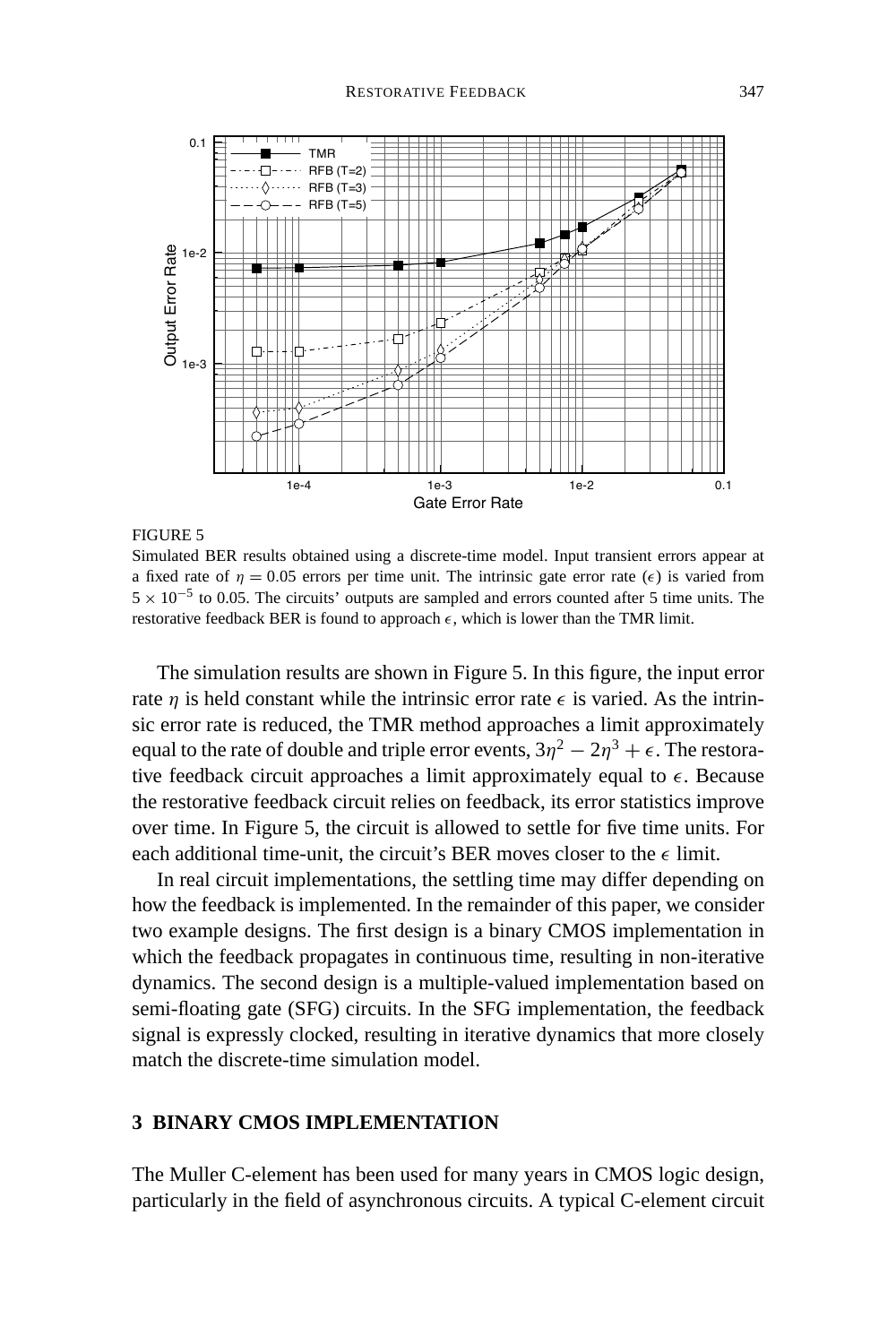

FIGURE 6 Composition of the C-element in terms of "*C*-not" and "*S*" gates.

implementation is shown in Figure 6 [14]. This circuit consists of two parts, which we will call the *C*-not and *S* gates. The *C*-not gate becomes active whenever its two inputs are equal. Once activated, the *C*-not gate drives a new value onto node *Q*, and overrides the state of the memory element *S*. When  $x \neq y$ , the *C*-not gate enters a high-impedance state at *Q*. In this case, the value at *Q* is retained by weak feedback in *S*. The weak feedback signal is indicated by the small inverter (also known as a "keeper") in Figure 6. The weak inverter is sized to ensure that the *C*-not gate always dominates when there is signal contention.

## **3.1 RFB circuit description.**

C-element components are used to construct the RFB circuit shown in Figure 7. In this circuit, a multiplexer is inserted between the *C*-not and *S* gates. The multiplexer is assumed to be comprised of ideal electrical switches, so that the selected input signal is shorted to the multiplexer's output terminal. Hence, if the *C*-not gate's output is high-impedance ( $Q = Z$ ), then when  $\phi = 1$  the multiplexer's output is also high-impedance.

The RFB circuit operates in two phases. During the initialization phase, the multiplexer selects the adjacent input signal, so that the state of *S* is directly forced into the desired initial value. During the restoration phase, the multiplexer selects the output from the *C*-not gate, hence activating the feedback.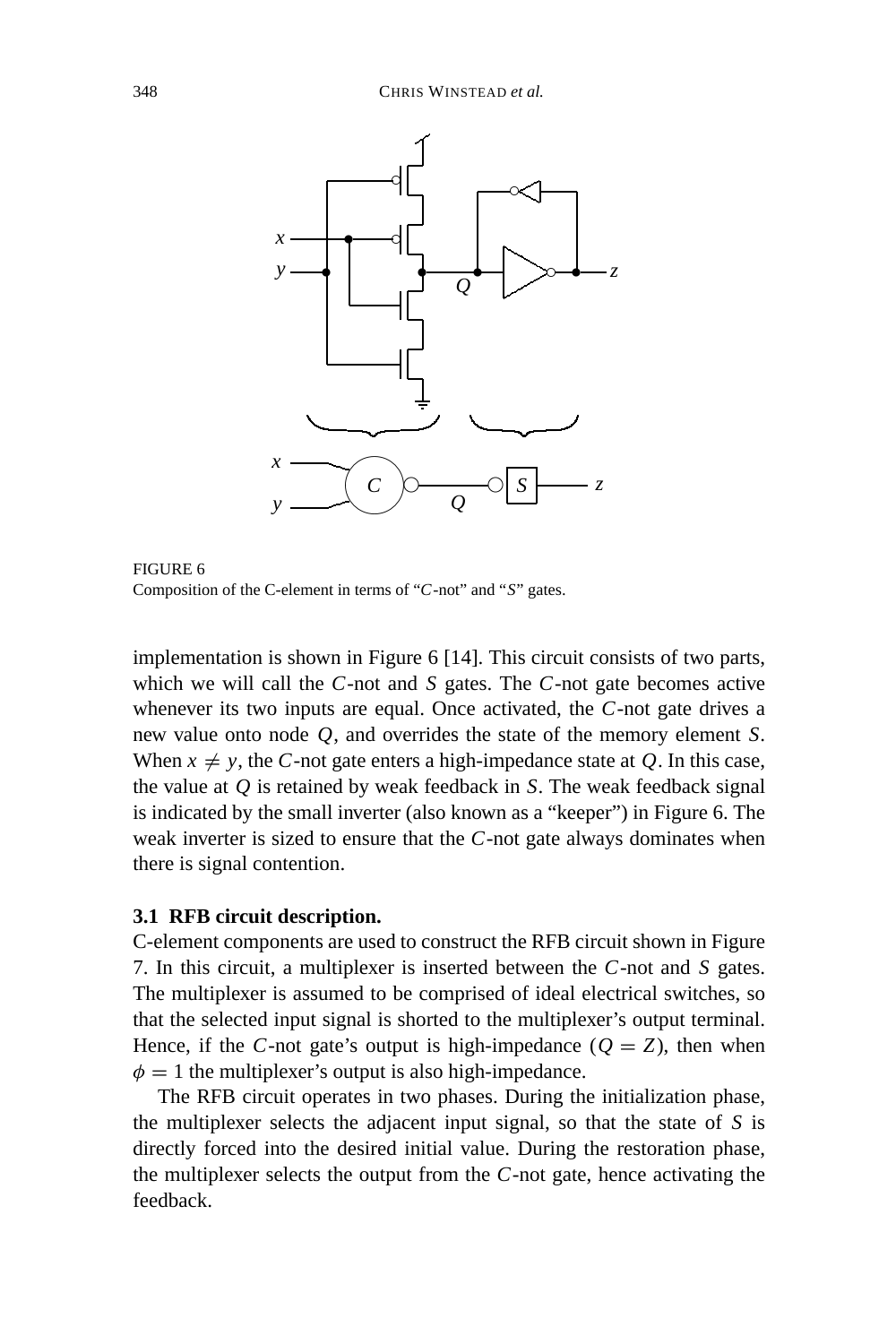

FIGURE 7 Implementation of the restorative feedback method using binary CMOS gates.

## **3.2 Simulation results.**

The CMOS restorative feedback circuit was designed for a 32nm CMOS logic process with a supply voltage of 1V. For comparison, a cascaded-TMR circuit was also designed. Both circuits were simulated in Spectre using Predictive Technology SPICE models [29]. Because signal errors are very rare in CMOS technology, the "noisescale" parameter was set to a large value (100 to 200) in order to induce a high frequency of observable errors. During a transient simulation, all noise sources are multiplied by the noisescale parameter, resulting in highly exaggerated noise conditions.

Figure 8 shows an overlay of 100 Monte Carlo transient simulation runs from both the RFB and TMR simulations. An error is said to occur whenever a signal crosses the 0.5V threshold. In the TMR case, errors appear quite frequently, as indicated by numerous threshold-crossings in Figure 8. In the RFB case, the rate of errors is significantly reduced after a delay of 0.5ns. The amplitude of output noise fluctuations is also significantly reduced in the restorative feedback outputs. The 0.5ns delay is attributed to the propagation delay along the feedback path.

BER results were extracted from the transient simulations by counting *all* error events that occur after the 0.5ns delay. With this counting method, multiple transient errors may be counted within a clock cycle. The results are shown in Figure 9. As expected, the restorative feedback circuit always has a lower BER than the TMR circuit under equivalent conditions.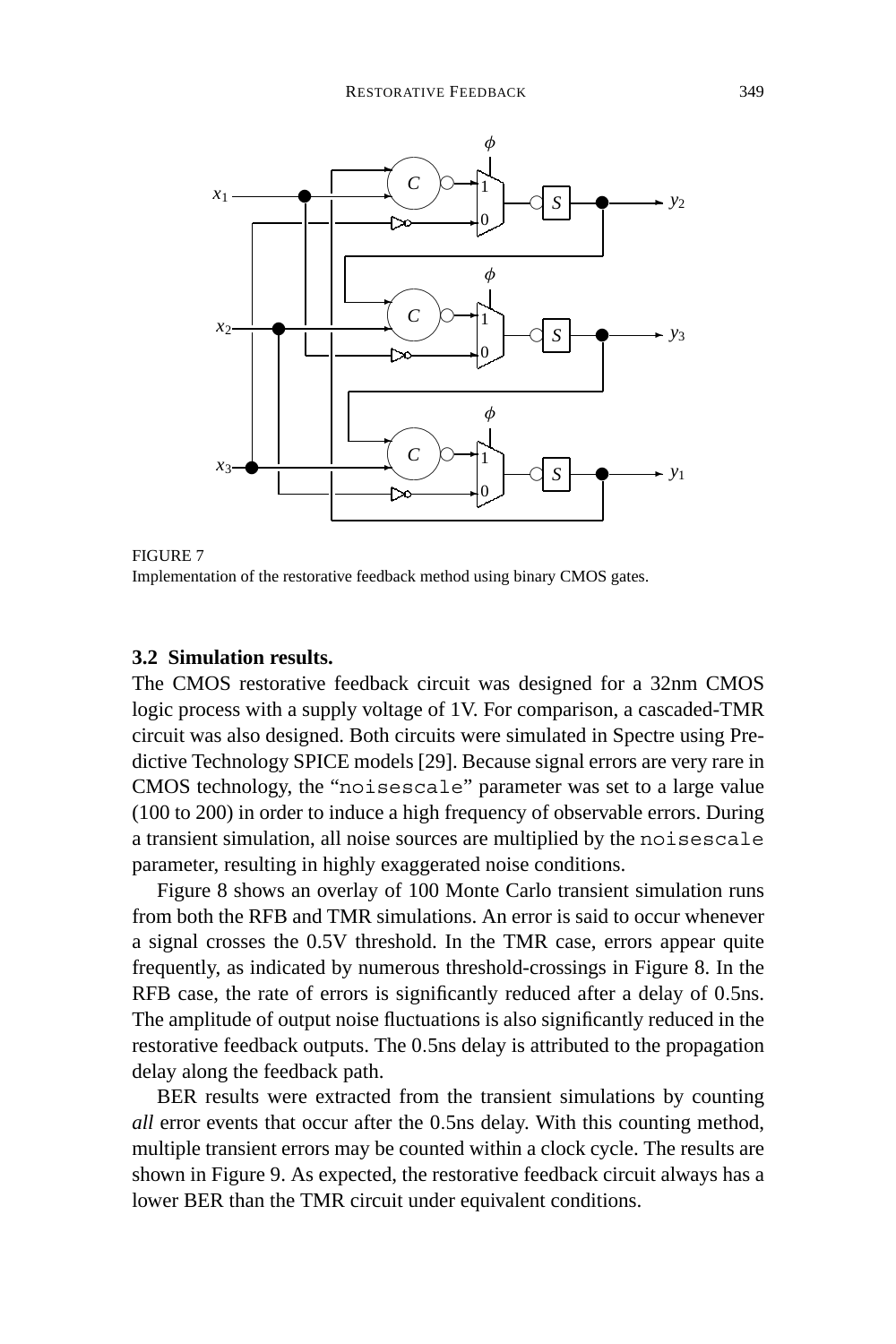

FIGURE 8

Transient simulations using a 32nm noisy-CMOS model for restorative feedback and TMR. The restorative feedback is more reliable after a delay of 0.5ns.





Simulated BER results obtained from Spectre. The "noisescale" parameter is set very high in order to induce enough errors to measure and compare the BER for the two methods.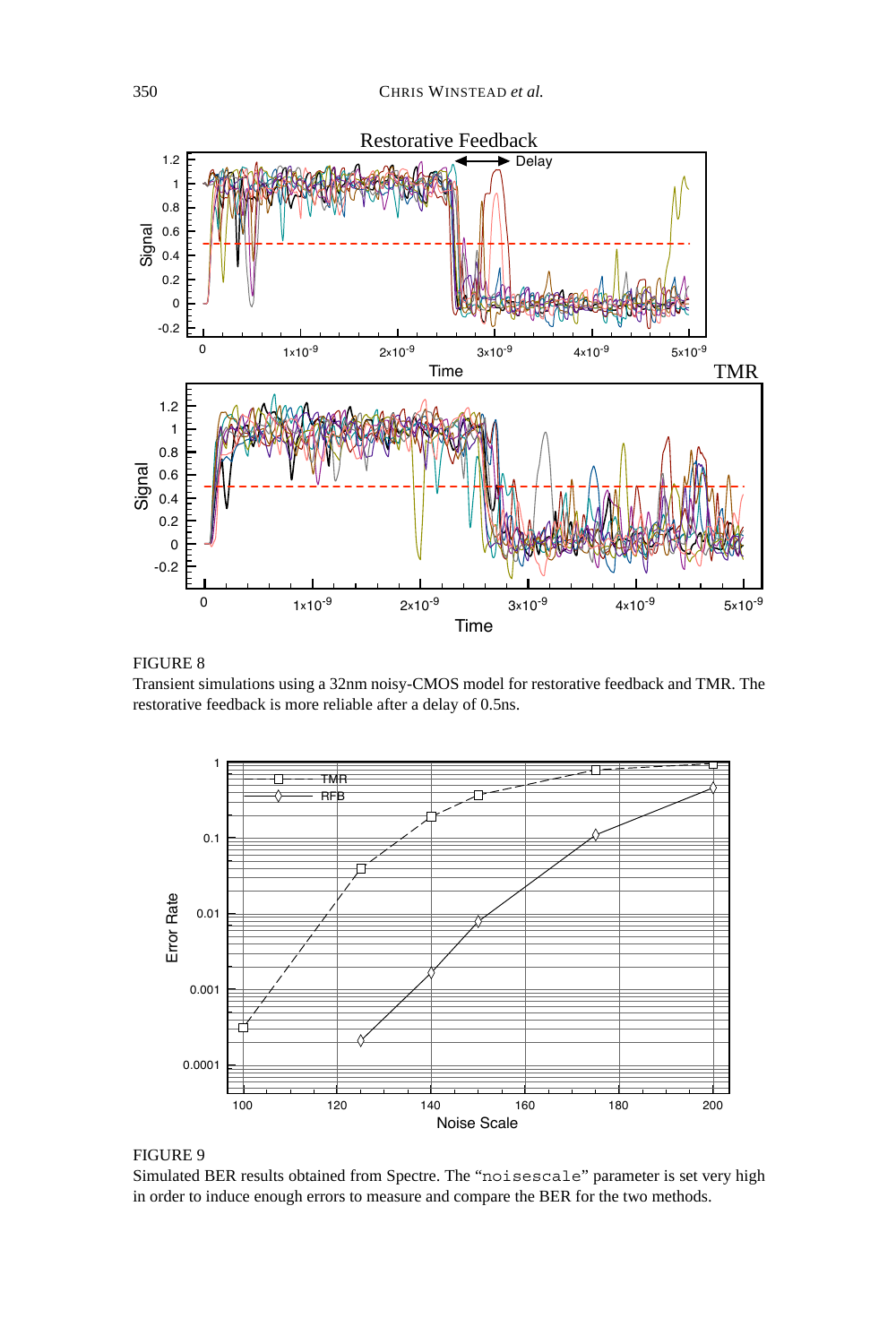



FIGURE 10 Simulated BER results obtained from a Spectre Monte Carlo simulation that includes variation in device threshold voltages. The "noisescale" parameter is fixed at 170.

A second simulation was performed to evaluate the circuit's sensitivity to process variation. In this simulation, process variation is modelled as a Gaussian-distributed offset-voltage  $V_{OS}$  applied to the threshold voltage of each transistor. Each transistor is assumed to have an independent offset. The simulation was performed using Spectre's Monte Carlo simulation capability, and the results are shown in Figure 10.

When using the simulator in the Monte Carlo mode, it was necessary to count errors in a slightly different way from the method used to obtain Figure 9. In the Spectre Monte Carlo simulations, a single error is counted if *any* transient cross-over event occurs during a clock cycle (as opposed to counting all such crossings as separate errors).

#### **3.3 Discussion of results.**

The BER curves in Figure 9 do not perfectly correspond to those obtained using the discrete-time model in Figure 5. This is possibly due to the fact that, in the device-level CMOS implementation, the input error rate  $(\eta)$  and intrinsic error rate  $(\epsilon)$  are both non-trivial functions of the noisescale parameter, so it is not possible to hold one fixed while sweeping the other. Hence the selection of noise parameters cannot be precisely matched with those used in the discrete-time model.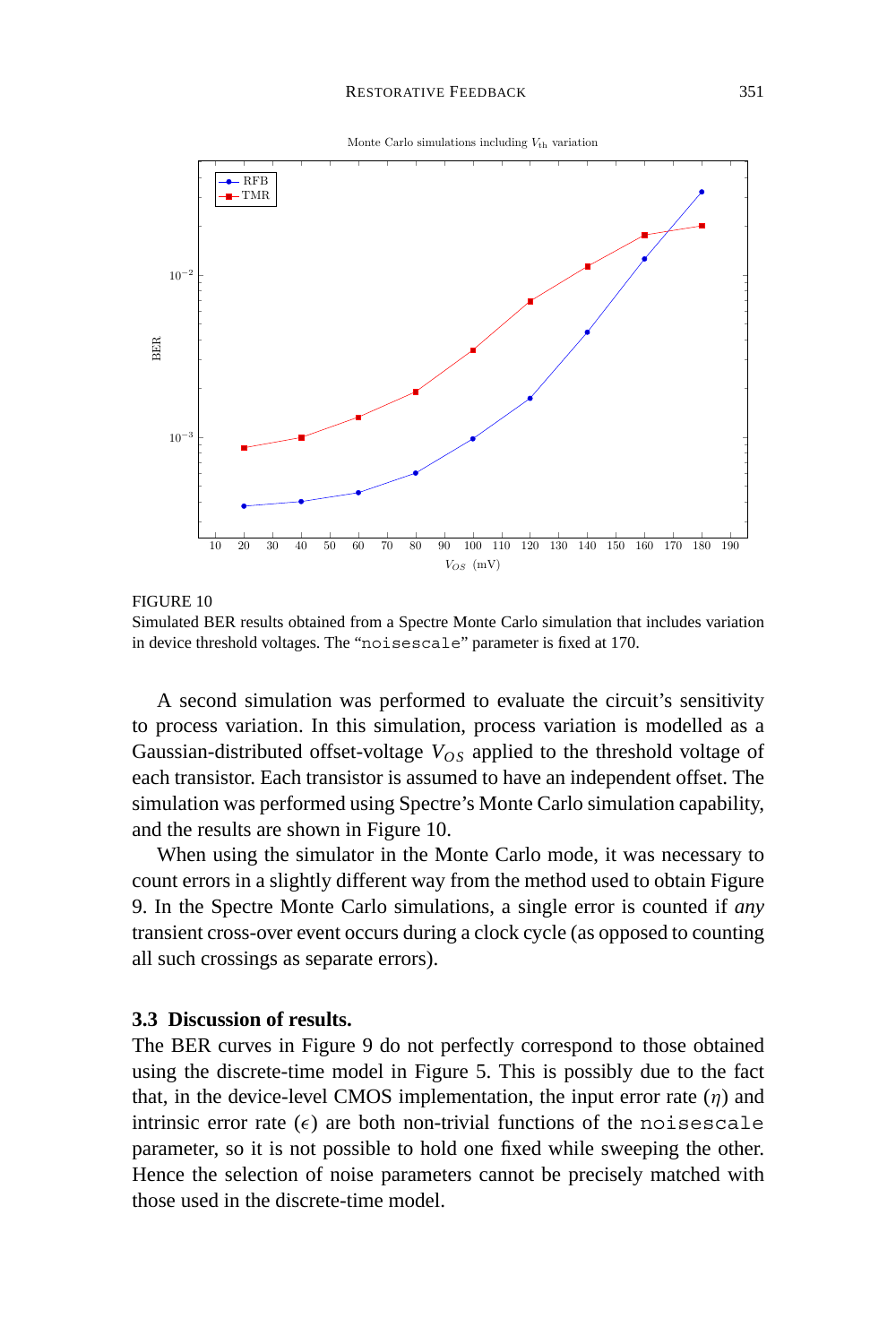The differences between the discrete-time and CMOS results can be further explained by considering continuous-time analog dynamics which are accounted for in the Spectre simulation. The inputs  $x_i$  are subject to significant noise fluctuations, so that  $v(x_i(t)) = v(x^*) + v_{ex,i}(t)$ , where  $v(x)$  indicates the voltage signal associated with *x*. The noise waveforms  $v_{ex,i}$  may propagate to a C-element's output only if there is a *simultaneous* fluctuation in  $y_i(t)$ , such that  $v_{ev,i}$  has the same sign as  $v_{ex,i}$ . Furthermore the fluctuations  $v_{ex,i}$  and  $v_{ey,i}$  must both be large enough to approach the inverter's threshold region. Such a double-fluctuation event is considerably more rare than any single-fluctuation event. Fluctuations in  $y_i$  are therefore suppressed, which further suppresses fluctuations in  $y_{i+1}$ , and so on.

In the TMR case, the continuous-time dynamics permit the propagation of noise fluctuation from the  $x_i$ . This is evident by considering the logic of a majority operation:  $y = x_1 * (x_2 + x_3) + x_2 * x_3$ . Clearly any significant double-fluctuation among the  $x_i$  will induce a fluctuation in *y*. For example, suppose the correct logic value is  $x^* = 0$ , and there is a simultaneous positive fluctuation in  $x_1$  and  $x_2$ . In this case, we expect to observe some positive fluctuation in *y*. In the RFB circuit, however, the double-fluctuation in  $x_1$ ,  $x_2$  has no consequence, unless there are corresponding fluctuations in *y*1, *y*2, which has very low probability.

Based on this discussion, the comparative BER between RFB and TMR is evidently sensitive to particular device models for noise and analog dynamics. The results are also sensitive to how "error" is defined, which may be application-dependent. In Figure 10, a single error is counted per clock cycle, regardless of the number of level crossings that may occur during the cycle. Judging from the transient simulation shown in Figure 8, the TMR method exhibits a higher rate of level-crossings throughout a clock cycle compared to RFB. By counting at most one error per cycle, the TMR error rate is made to appear much lower.

The particular BER performance is dependent on particular device models, their unique noise characteristics, and application-driven definitions of "error." The collective results nevertheless demonstrate that the RFB method is consistently superior in performance to TMR, with BER gains ranging from  $4 \times$  to  $100 \times$ , depending on the particular models and definitions.

## **4 MULTIPLE-VALUED LOGIC IMPLEMENTATION USING SFG CIRCUITS**

In the restorative feedback architecture shown in Figure 7, the input and output signals need not be binary. If the *C*-not and *S* gates are implemented using a multiple-valued logic approach, then the restorative feedback circuit provides a solution for error correction in multiple-valued logic systems. By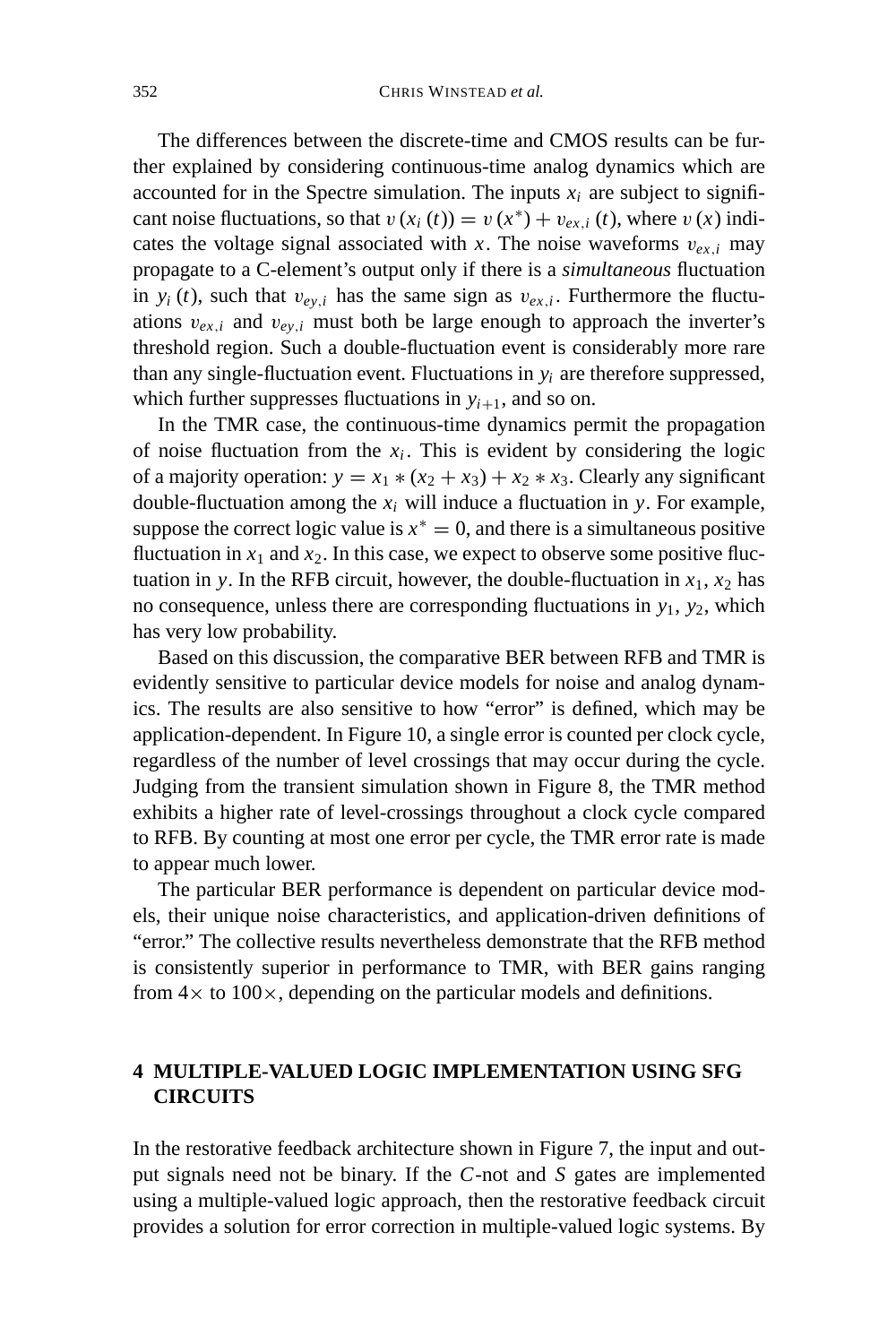definition, a C-element latches the value of its inputs whenever they are equal, and retains its stored state whenever the inputs are not equal. This definition is compatible with multiple-valued operation. To demonstrate a multiple-valued implementation, we use the recharged semi-floating gate (SFG) approach, in which dynamic logic functions are implemented via switched capacitors and CMOS inverters [1, 6, 9]. In this paper, we use previously described SFG designs for sample-and-hold (S/H) and comparator circuits. We also introduce a new  $\Delta V$  circuit, which is used in implementing the SFG C-element.

#### **4.1 SFG circuit theory.**

SFG circuits implement a class of dynamic multiple-valued logic. During each clock cycle, every SFG signal returns to a reference voltage level  $V_{\text{Ref}}$ for one half-cycle, and then acquires its proper logic value during the subsequent half-cycle. SFG signals therefore appear to oscillate, always returning  $V_{\text{Ref}}$  for half of each cycle. The reference voltage is equal to the cross-over voltage of a CMOS inverter. The operating principle of each SFG gate is to first balance an inverter at  $V_{\text{Ref}}$ , and then "tip" the inverter up or down (or neutral) depending on the value of input signals. Three example SFG gates are shown in Figure 11. Each gate contains an inverter and one or more capacitors. The SFG gates are switched using non-overlapping clock phases  $\phi_1$  and  $\phi_2$ . In each gate, the CMOS inverter is balanced at *V*<sub>Ref</sub> during phase  $\phi_2$ . Logic operations occur during phase  $\phi_1$ .

Figure 11(a) shows a S/H circuit which operates as follows. When the S/H gate is enabled (i.e. en is asserted), the inverter is balanced at  $V_{\text{Ref}}$  during  $\phi_2$ , and the capacitors are discharged to zero. During this phase,  $v_{\text{out}} = V_{\text{Ref}}$ . Then the inverter's input node,  $v_n$ , is charged to equal  $V_{\text{Ref}}$ . Then, during  $\phi_1$ , node  $v_n$  is left floating, so that both capacitors retain zero charge. The voltage drop across both capacitors is therefore zero, resulting in  $v_{\text{out}} = v_{\text{in}}$ .

Figure 11(b) shows a ternary comparator circuit which is very similar to the S/H design. As with the S/H, the inverter is balanced at  $V_{\text{Ref}}$  during  $\phi_2$ , and *C* is charged to  $q_C = C(v_B - V_{\text{Ref}})$ . Then during  $\phi_1$ , the top-plate of *C* is shifted to  $v_A$ , causing the inverter's input voltage to change,  $v_n \rightarrow$  $v_A - v_B + V_{\text{Ref}}$ . If  $v_A > v_B$ , then  $v_n > V_{\text{Ref}}$ , resulting in  $v_{\text{cmp}} = L$  (low logic level). If  $v_A = v_B$ , then  $v_n = V_{\text{Ref}}$ , resulting in  $v_{\text{cmn}} = V_{\text{Ref}}$ . In the remaining case where  $v_A < v_B$ ,  $v_{\text{cmp}} = H$  (high logic level).

The  $\Delta V$  circuit, is shown in Figure 11(c), yields an output equal to the difference of its inputs,  $v_{\text{out}} = V_{\text{Ref}} + v_A - v_B$ . During phase  $\phi_2$ ,  $v_n = V_{\text{Ref}}$ and *C* is charged to  $q_C = (v_B - V_{Ref}) C$ . During  $\phi_1, v_n$  is left floating so that the total capacitive charge cannot change. Hence

$$
q_C = (v_A - v_n)C + (v_n - v_{\text{diff}})C
$$
  
=  $(v_B - V_{\text{Ref}})C$   
 $\Rightarrow v_{\text{diff}} = V_{\text{Ref}} + v_A - v_B.$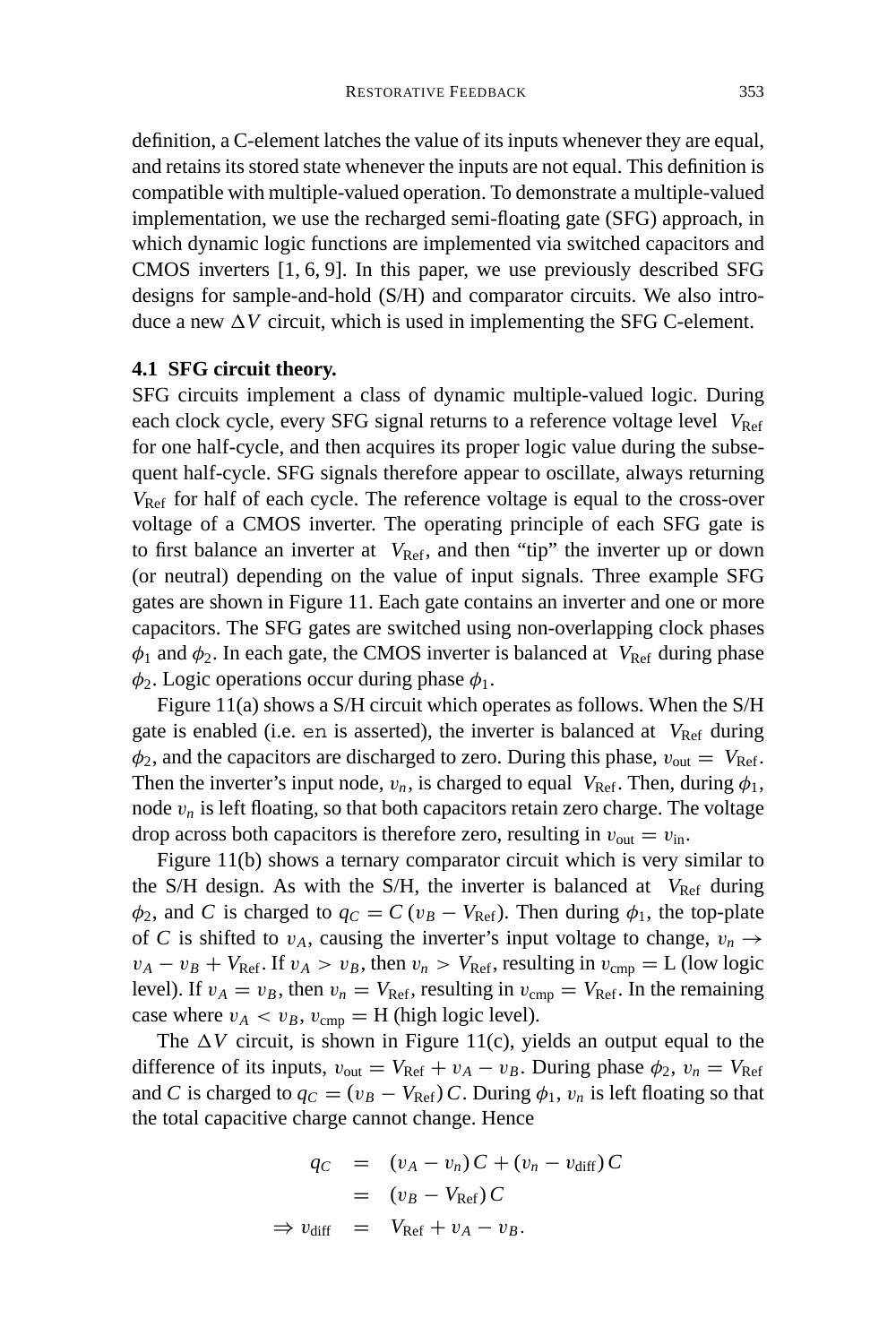



Basic SFG components used to implement a multiple-valued C-element. "V<sub>Ref</sub>" refers to the value of an inverter's cross-over voltage, which represents a middle logic level between the traditional "low" and "high" values.

#### **4.2 SFG C-element implementation.**

The S/H,  $\Delta V$  and Comparator components can be used to implement an SFG C-element as shown in Figure 12. In this circuit, the  $\Delta V$  component is used to sense the difference between the two input voltages. The  $\Delta V$  output is then compared against two thresholds,  $V_H$  and  $V_L$ . If  $v_{\text{diff}} > V_H$  or  $v_{\text{diff}} < V_L$ , then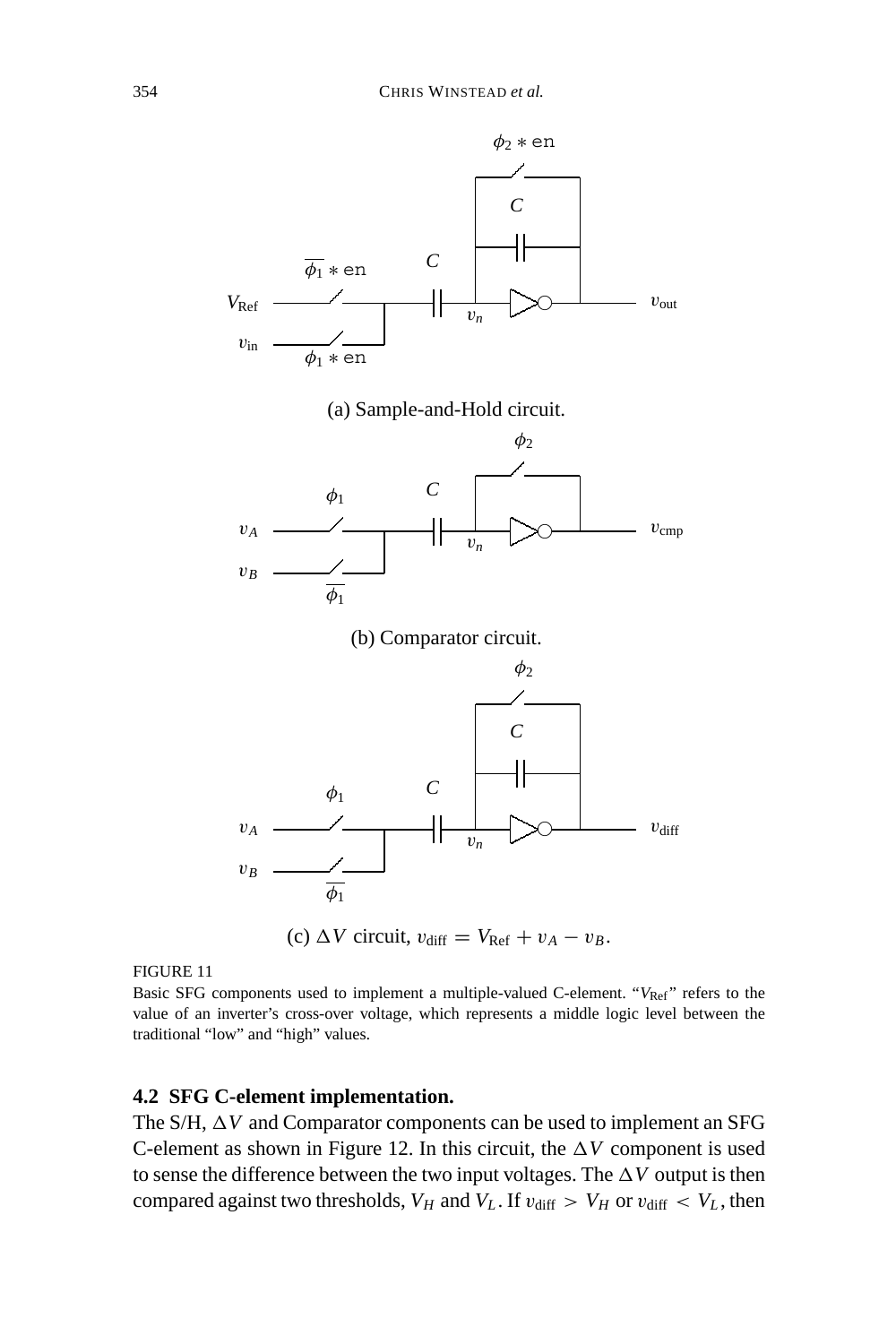

A multiple-valued C-element circuit comprised of the SFG components in Figure 11. This circuit substitutes for the binary C-element in the restorative feedback architecture shown in Figure 7.

the input signals are deemed unequal. Otherwise they are deemed equal, and the S/H component is enabled to sample the input signal. In principle, this circuit can work for arbitrarily many logic levels. In practice, the number of levels is limited by offset errors and non-linearity in the SFG components. If the spacing between logic levels is  $V_{step}$ , then the threshold voltages should  $b$ e  $V_H = V_{\text{Ref}} + 0.5V_{\text{step}}$  and  $V_L = V_{\text{Ref}} - 0.5V_{\text{step}}$ .

## **4.3 Simulation Results**

As a demonstration of the concept, a ternary RFB circuit was designed using SFG circuits. The circuits were implemented using models for a  $0.5\mu$ m CMOS technology. Transient simulation results are shown in Figure 13. In this simulation, two of the input signals  $(x_1$  and  $x_2)$  always agree, while the third signal is in error. The input signals are stepped through all signal values and error cases. In each case, the error is corrected after one clock cycle. Valid data appears during the  $\phi_1$  phase, which is indicated by the check-mark  $(\checkmark)$ . During the  $\phi_2$  phase, the signals return to  $V_{\text{Ref}}$ , resulting in oscillatory waveforms.

#### **5 APPLICATION TO MORE COMPLEX CIRCUITS**

In the preceding sections, the RFB method was shown to significantly improve reliability when applied to isolated modules. In this section we examine the application of RFB to a more complex circuit. It will be shown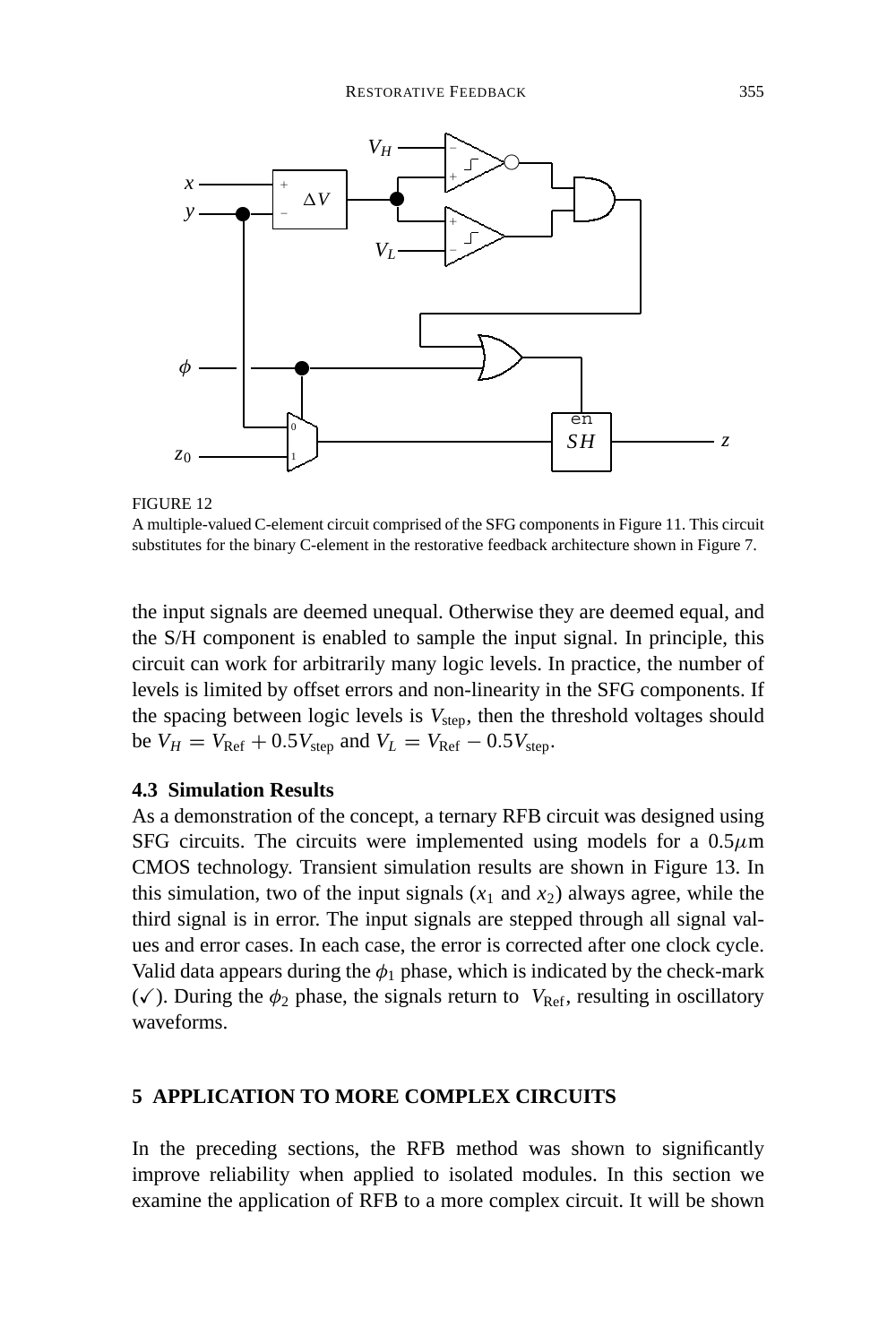

Simulations results for a ternary SFG implementation in a  $0.5\mu$ m CMOS technology. The shaded intervals indicate the setup phase. The input sequence includes all single-error patterns. Signals  $x_1$  and  $x_2$  are correct, while  $x_3$  is in error. The check-marks indicate the time intervals in which output signals are valid and correct. All errors are corrected after a one-cycle delay. The outputs alternate between  $V_{\text{Ref}}$  (during phase  $\phi_2$ ) and the corrected value (phase  $\phi_1$ ).

that the RFB method can sustain reliable function across a larger system composed of several RFB-protected submodules. It is difficult to perform a general analysis of large-scale circuits due to complex dependencies among logic signals in a design. In some cases a single error event may propagate to many gates, leading to a large number of correlated signal faults. In other cases an error may have no effect on the circuit's computational result. The severity of an error depends heavily on the circuit's topology, on the location of the error, and on the particular operations being performed. It is therefore desirable to validate an error-correction method in the context of important case examples, such as common arithmetic circuits, allowing for random errors to occur at any time and location within the simulation.

To demonstrate the application of RFB to a larger circuit, we use an *M*level pipelined adder circuit as shown in Figure 14. Adders are used in implementing a variety of arithmetic operations, making them suitable as a demonstration case for RFB. The modules shown in Figure 14 include a half-adder (HA), full-adders (FA) and delay (D) registers. The HA and FA modules perform modulo-*M* operations, and the D module provides *M*-level storage.

If an error occurs in one of the carry signals in the pipelined adder, then the error will propagate down the carry path, potentially inducing a large number of faulty signals. To protect the circuit from errors, the RFB method is applied to all submodules, so that every object shown in Figure 14 becomes a bundle of three identical copies. Similarly, all signal wires represent bundles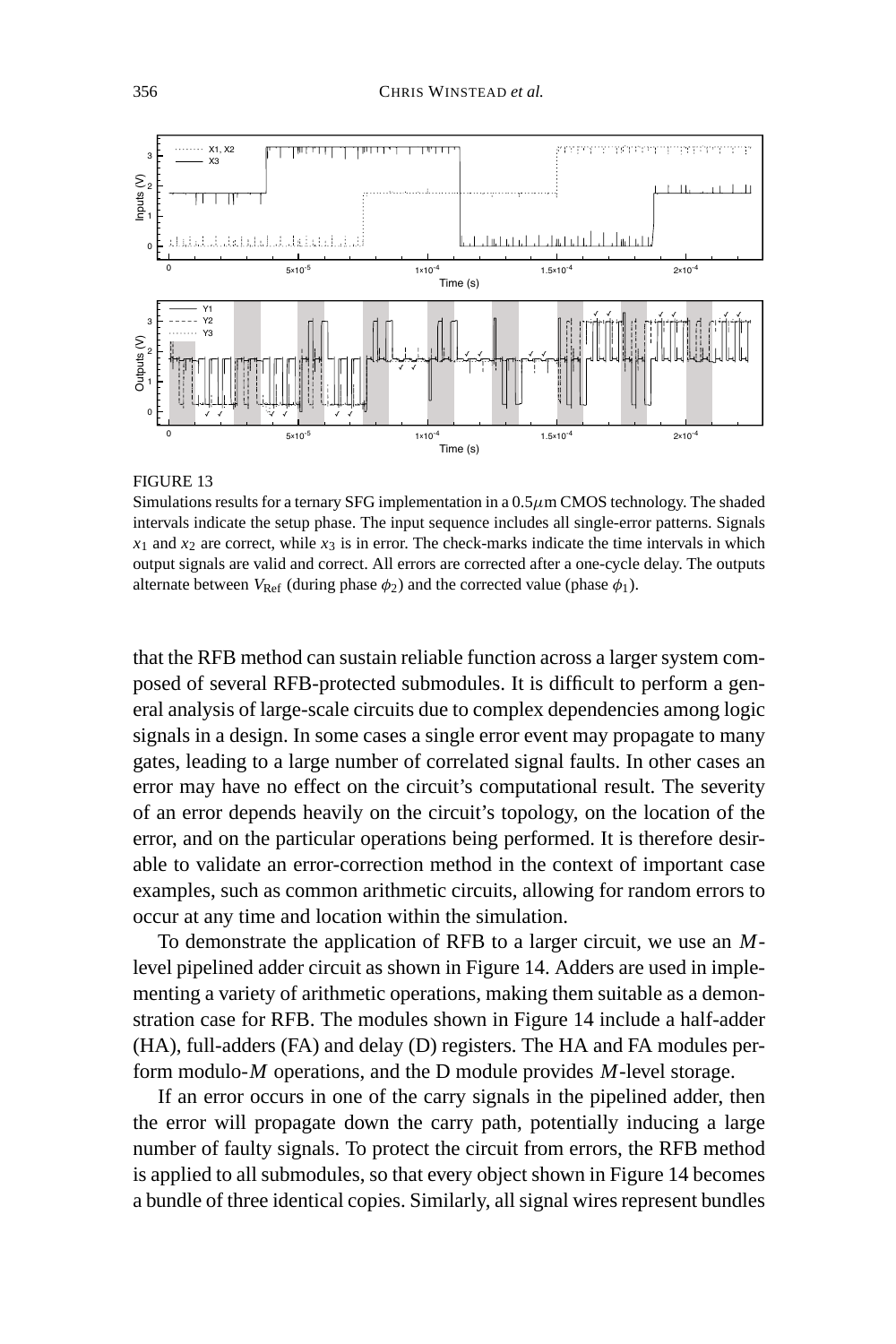

Pipelined architecture for an *M*-ary ripple-carry adder. Each half-adder (HA) and full-adder (FA) performs a sum modulo-*M* of its two inputs, i.e.  $S_i = A_i + B_i \mod M$ . An *M*-ary carry digit is also produced, which is transmitted to the subsequent adder block. The carry propagation is delayed by *D* registers where the RFB method may be applied to control errors in the carry path. In the RFB implementation, every module and signal is triplicated and the RFB circuit is folded into the *D* registers.

of three identical signals. The RFB circuit is embedded at the output of the D flip-flops at each stage of the pipeline.

To simulate the transient error rate of this circuit, we assume that *M*-level logic is physically encoded by a signal between 0 and 1, with arbitrary units. The available signal values are  $x_i^* = i/(M-1)$ , where  $i = 0, ..., M-1$ . Between each pair of signals  $x_i$ ,  $x_{i+1}$ , there is a threshold point. The threshold values are given by  $v_i = (i + 1)/2(M - 1)$ . At the output of any *M*-level module, the actual signal value is given by  $x(t) = x^* + n(t)$ , where  $x^*$  is the module's correct output value. The noise process  $n(t)$  is assumed to be zero-mean and Gaussian distributed, so that on average  $x(t) = x^*$  The same noise model is also applied to the D registers, where momentary faults induce persistent upsets.

This model was implemented using the SystemC-AMS language. The noise process *n* (*t*) was applied at a rate of  $f_n = 20 f_c$ , where  $f_c$  is the frequency of the main simulation clock. There are consequently ten noise samples per clock phase ( $\phi_1$  and  $\phi_2$ ), meaning there are 10 opportunities for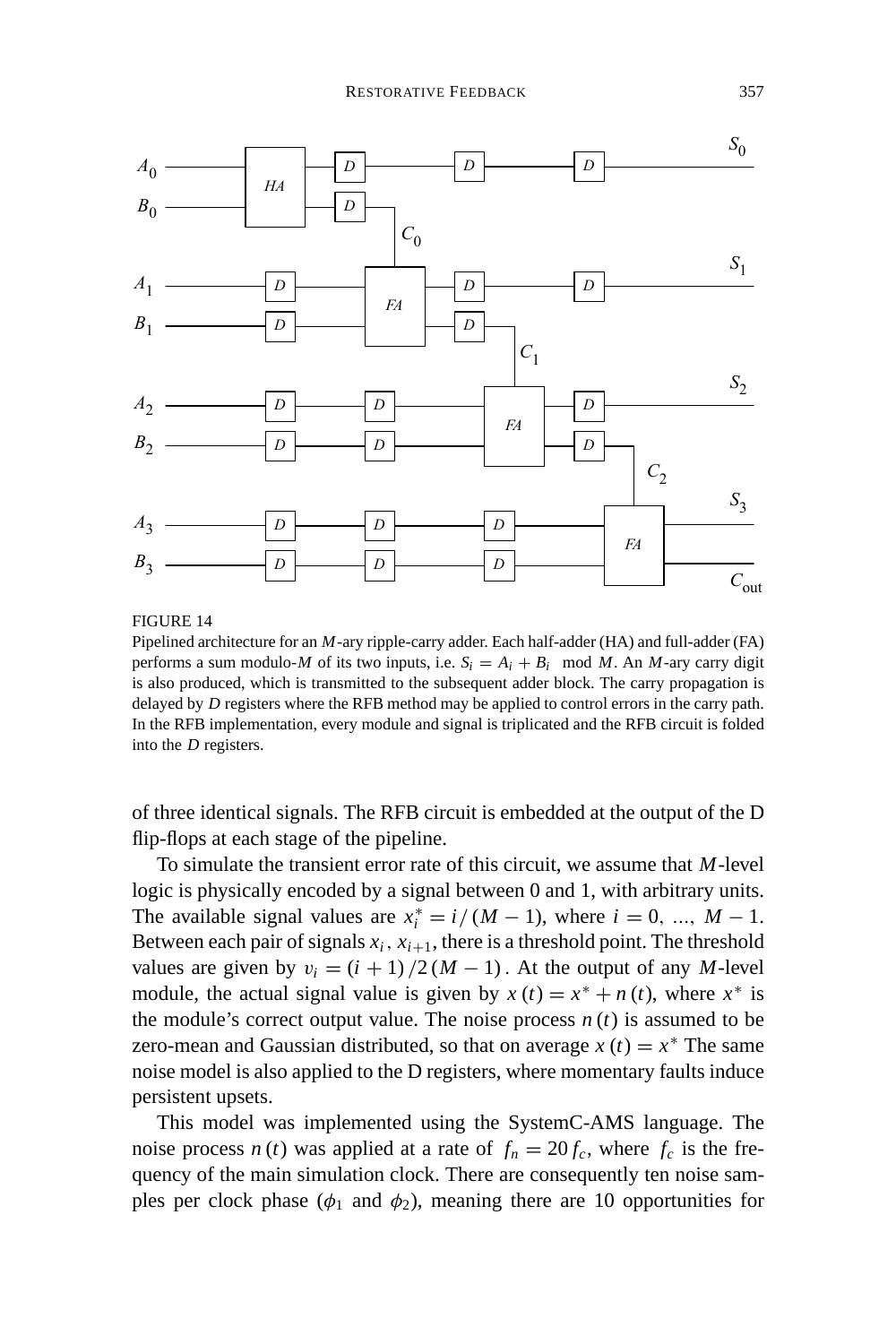momentary faults to occur during each phase. Identical simulations were performed for adder circuits with RFB and without RFB. In each simulation, errors were detected by comparing the outputs of two adders. The first adder is the device under test, in which noise is applied at each module. The second adder is an identical circuit in which the noise standard deviation is  $\sigma = 0$ , resulting in ideal behavior. In the RFB circuit, only uncorrectable "bundle errors" are counted when computing the Symbol Error Rate (SER). An error is not counted if only one fault appears in a signal's output bundle (such a fault will be internally corrected). An error is counted whenever two or more signals are erroneous. The the symbol error rate is given by

SER =  $\frac{\text{# of bundle errors}}{(\text{# of operations performed}) \times (\text{# of symbols per operation})}$ .

The SER simulation results are shown in Figure 15. In this figure, the SER is computed while sweeping the noise power of  $n(t)$ . The noise power is a function of the variance, and is computed by  $10 \log (2\sigma^2)$ . The performance gain is measured as the difference in noise power between the RFB and unprotected adders when operating at the same SER. From the data in Figure 15, it is clear that the RFB method yields a gain of about 1dB in the two-level and four-level cases. The gain is closer to 0.5dB in the eight-level case. These results indicate that the RFB method is most beneficial when *M* is small, with diminishing gains as *M* is increased.

## **6 CONCLUSIONS**

The Restorative Feedback method provides a superior alternative to TMR for a variety of design cases, particularly those where transient upsets represent the dominant fault species. The feedback topology was shown to suppress transient fluctuations that may occur in the correction circuit itself, and masks transient upsets that may occur on the input signals. Furthermore the RFB method has well-defined application to non-binary logic systems. A binary implementation was proposed, and was shown via device-level simulations in Spectre to achieve a significantly better error rate than TMR. A ternary logic implementation was also presented, based on Semi-Floating Gate circuit techniques. The ternary implementation was shown to correct all input error patterns.

The two-phase design of the RFB circuit is compatible with dynamic logic families, including traditional dynamic CMOS logic and multiple-valued SFG circuits. To demonstrate the application of RFB to a dynamic logic design, a pipelined *M*-ary ripple carry adder circuit was simulated using a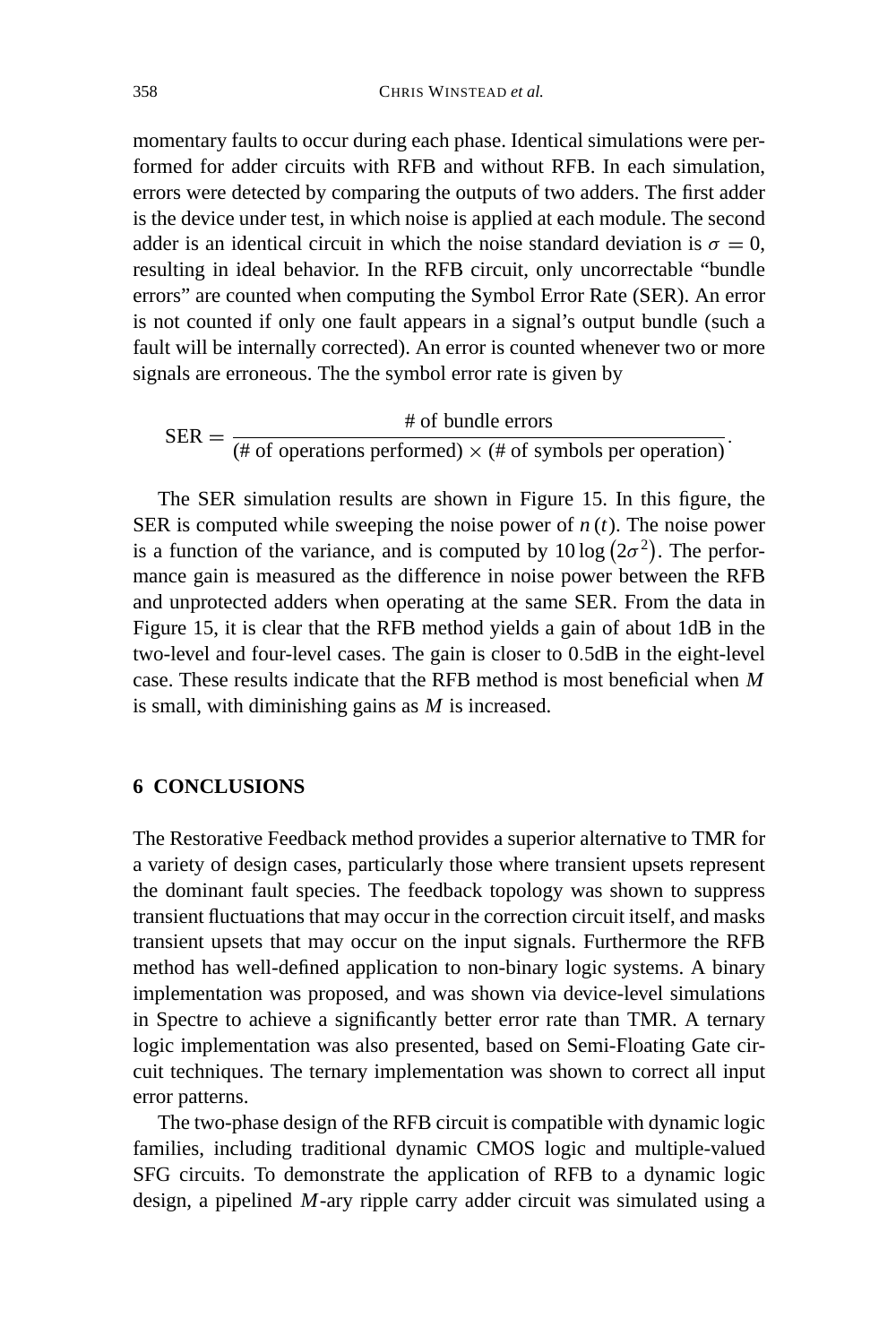

FIGURE 15

SER results for *M*-ary ripple-carry adder circuits with four digits. Performance gain is measured as the difference in noise power between protected and unprotected circuits at  $SER = 10^{-5}$ . Three cases are shown: (a)  $M = 2$  (the binary case), with a performance gain of 1dB, (b)  $M = 4$ , with a gain of 1dB, and (c)  $M = 8$ , with a gain of 0.5dB.

high-level model. The RFB method was found to provide significant performance gain in all cases, although the benefits are reduced for larger *M*. Simulation results also indicated that the best error performance is obtained after some delay, which is not required in the TMR method. There is consequently a tradeoff between speed and error rate in the RFB method.

## **ACKNOWLEDGMENTS**

The authors would like to thank Chris Myers, of the University of Utah, for his helpful suggestions on this topic. This work was supported by the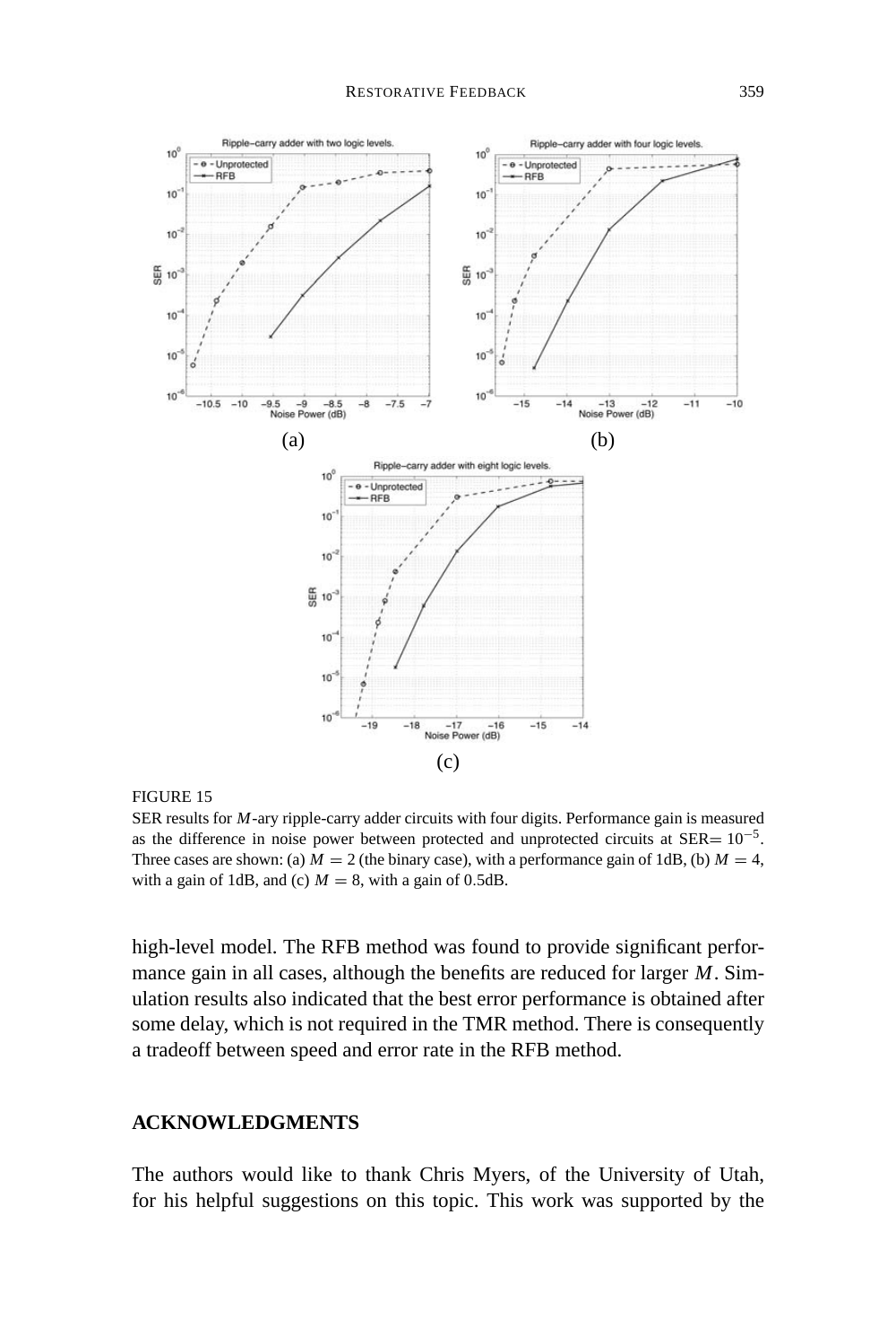US National Science Foundation under awards CCF-0916105 and ECCS-0954747.

# **NOMENCLATURE**

| 6.1 Symbols              |                                                                                  |
|--------------------------|----------------------------------------------------------------------------------|
| $\boldsymbol{M}$         | The number of discrete logic levels used in an $M$ -ary logic                    |
|                          | circuit.                                                                         |
| $\mathcal{X}$            | A discrete alphabet containing $M$ levels, or symbols. In                        |
|                          | most cases $M = \{0, 1, , M - 1\}.$                                              |
| X                        | A discrete random variable with values from $X$ .                                |
| $\rho_X(x, t)$           | The probability mass function for $X$ . May also be written                      |
|                          | as $\rho_X(x)$ if the function is time-invariant.                                |
| x(t)                     | A stochastic process representing independent samples of                         |
|                          | random variable <b>X</b> , with distribution $\rho_X(x, t)$ .                    |
| $p_x$                    | The probability that $x(t) = 1$ . This symbol is used only                       |
|                          | when $\mathcal{X} = \mathbb{Z}_2$ .                                              |
| x(t)                     | A real-valued time average of $x(t)$ .                                           |
| $x^*$                    | The "true" or correct value for $x(t)$ .                                         |
| $\alpha$                 | A normalizing constant used in the sum-product algorithm.                        |
| $l_x$                    | Likelihood ratio, $l_x = Pr(X = x^*) / Pr(X \neq x^*)$ .                         |
| $L_x$                    | Log-likelihood ratio $L_x = \log l_x$ .                                          |
| $e_{xi}(t)$              | Discrete error process for signal $x_i$ , so that $x_i(t) = x^* +$               |
|                          | $e_{xi}(t)$ .                                                                    |
| $v_{ex,i}\left(t\right)$ | Analog error process for signal $x_i$ , so that $v(x, i(t)) =$                   |
|                          | $v(x^*) + e_{xi}(t)$ .                                                           |
| $\mathbb{N}_0$           | The set of non-negative integers.                                                |
| $x_1, x_2, x_3$          | Input signals to a TMR or RFB circuit.                                           |
| $y_1, y_2, y_3$          | Output signals from a TMR or RFB circuit.                                        |
| η                        | Rate of errors (errors per time unit) that occur among the $x_i$                 |
|                          | inputs to a TMR or RFB circuit.                                                  |
| $\epsilon$               | Rate of momentary errors (errors per time unit) that occur                       |
|                          | at the output of an individual gate (C-element or Majority)                      |
|                          | in a TMR or RFB circuit.                                                         |
| δ                        | Rate of persistent errors (errors per time unit) that occur due                  |
|                          | to upsets in a C-element's state memory.                                         |
| $\phi_1, \phi_2$         | Non-overlapping clock phases (i.e. there is no time when                         |
|                          | both $\phi_1$ and $\phi_2$ are active).                                          |
| $V_{\text{Ref}}$         | Cross-over voltage, where $v_{\text{out}} = v_{\text{in}}$ , for a standard CMOS |
|                          | inverter used in an SFG logic circuit.                                           |
| $v_{\rm{cmp}}$           | Output from a ternary SFG comparator circuit, $v_{\rm{cmp}} \in$                 |
|                          | $\{0, V_{\text{Ref}}, v_{\text{DD}}\}.$                                          |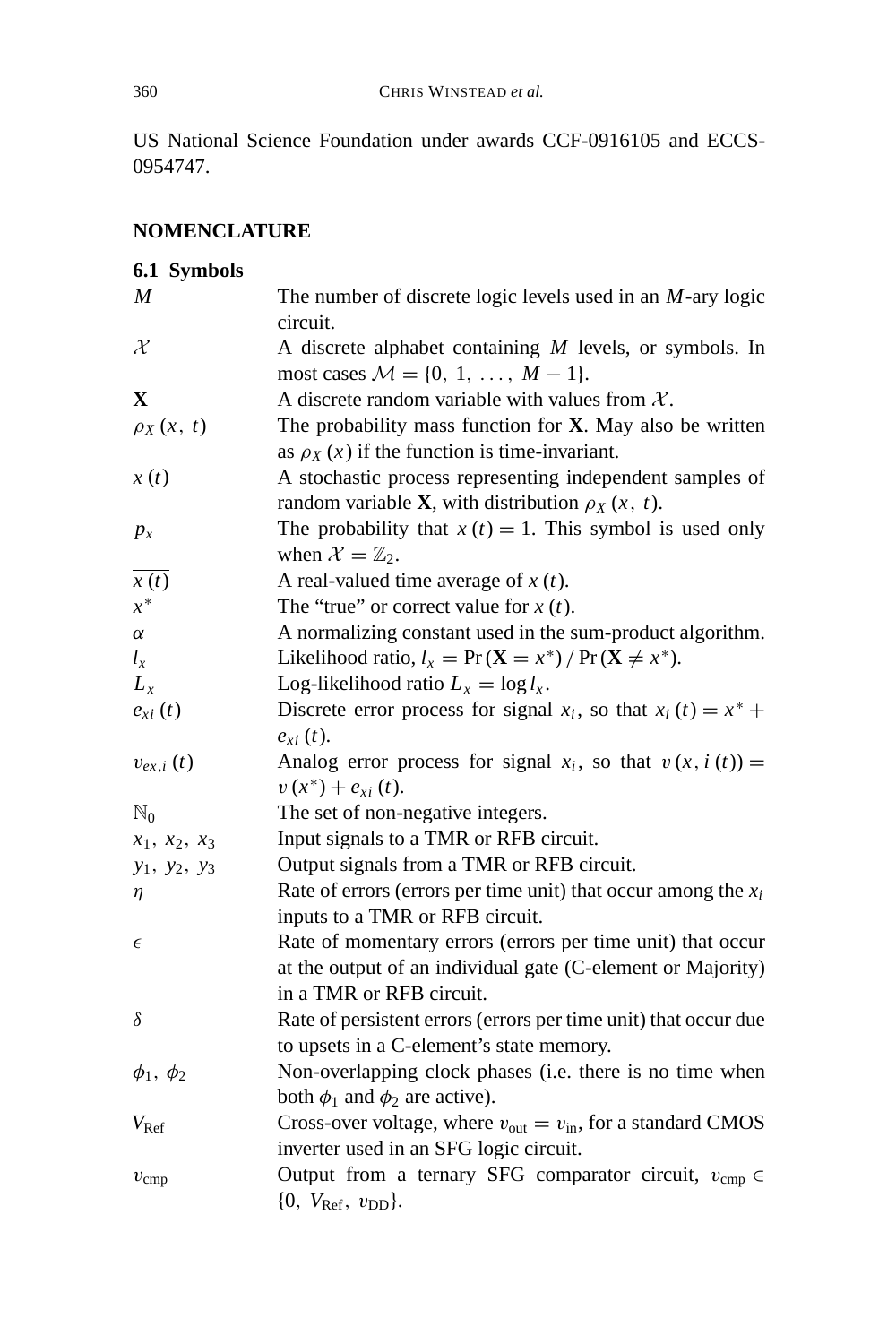| $\Delta V$        | Name of an SFG circuit which computes the difference                                 |
|-------------------|--------------------------------------------------------------------------------------|
|                   | between two voltages $v_A$ and $v_B$ .                                               |
| $v_{\text{diff}}$ | Output from the $\Delta V$ circuit, $v_{\text{diff}} = V_{\text{Ref}} + v_A - v_B$ . |
| en                | An "enable" signal which is true when high.                                          |
| noisescale        | Parameter that specifies the noise multiplier for analog sim-                        |
|                   | ulation in Spectre.                                                                  |
| n(t)              | Gaussian noise process applied to the output of multi-level                          |
|                   | gates for simulating ripple-carry adders.                                            |
| $\sigma$          | Standard deviation of $n(t)$ . The noise power is                                    |
|                   | $10\log(2\sigma^2)$ .                                                                |
|                   |                                                                                      |

## **6.2 Abbreviations**

| <b>TMR</b>  | Triple-Modular Redundancy method.                                 |
|-------------|-------------------------------------------------------------------|
| <b>RFB</b>  | Restorative Feedback Method.                                      |
| <b>BER</b>  | Bit Error Rate (errors per clock cycle per bit).                  |
| <b>SER</b>  | Bit Error Rate (errors per clock cycle per <i>M</i> -ary symbol). |
| <b>SFG</b>  | Semi-Floating Gate logic.                                         |
| <b>CMOS</b> | Complementary Metal Oxide Semiconductor transistors.              |
| S/H         | Sample-and-Hold circuit.                                          |
| <b>HA</b>   | Half-adder.                                                       |
| FA          | Full-adder.                                                       |
| D           | Delay register.                                                   |

## **REFERENCES**

- [1] Y. Berg, S. Aunet, O. Minnotahari, and M. Hovin. (May 2003). Novel recharge semifloating-gate cmos logic for multiple-valued systems. In *Circuits and Systems, 2003. ISCAS '03. Proceedings of the 2003 International Symposium on*, volume 5, pages V–193–V–196 vol. 5.
- [2] G.D. Forney. (February 2001). Codes on graphs: normal realizations. *IEEE Trans. on Infrom. Theory*, pages 520–548.
- [3] V.C. Gaudet and A Rapley. (2003). Iterative decoding using stochastic computation. *Electronics Letters*, 39(3):299–301.
- [4] Wonjin Jang and A.J. Martin. (March 2005). SEU-tolerant QDI circuits. *Asynchronous Circuits and Systems, 2005. ASYNC 2005. Proceedings. 11th IEEE International Symposium on*, pages 156–165.
- [5] Wonjin Jang and Alain J. Martin. (April 2005). Soft-error robustness in QDI circuits. In *Proc. 1st Workshop on System Effects of Logic Soft Errors*.
- [6] R. Jensen, Y. Berg, and J.G. Lomsdalen. (2005). Semi floating-gate s/h circuits. In *NORCHIP Conference, 2005. 23rd*, pages 176–179.
- [7] F. Lima Kastensmidt, L. Sterpone, L. Carro, and M. Sonza Reorda. (2005). On the optimal design of triple modular redundancy logic for sram-based fpgas. In *Proceedings of the*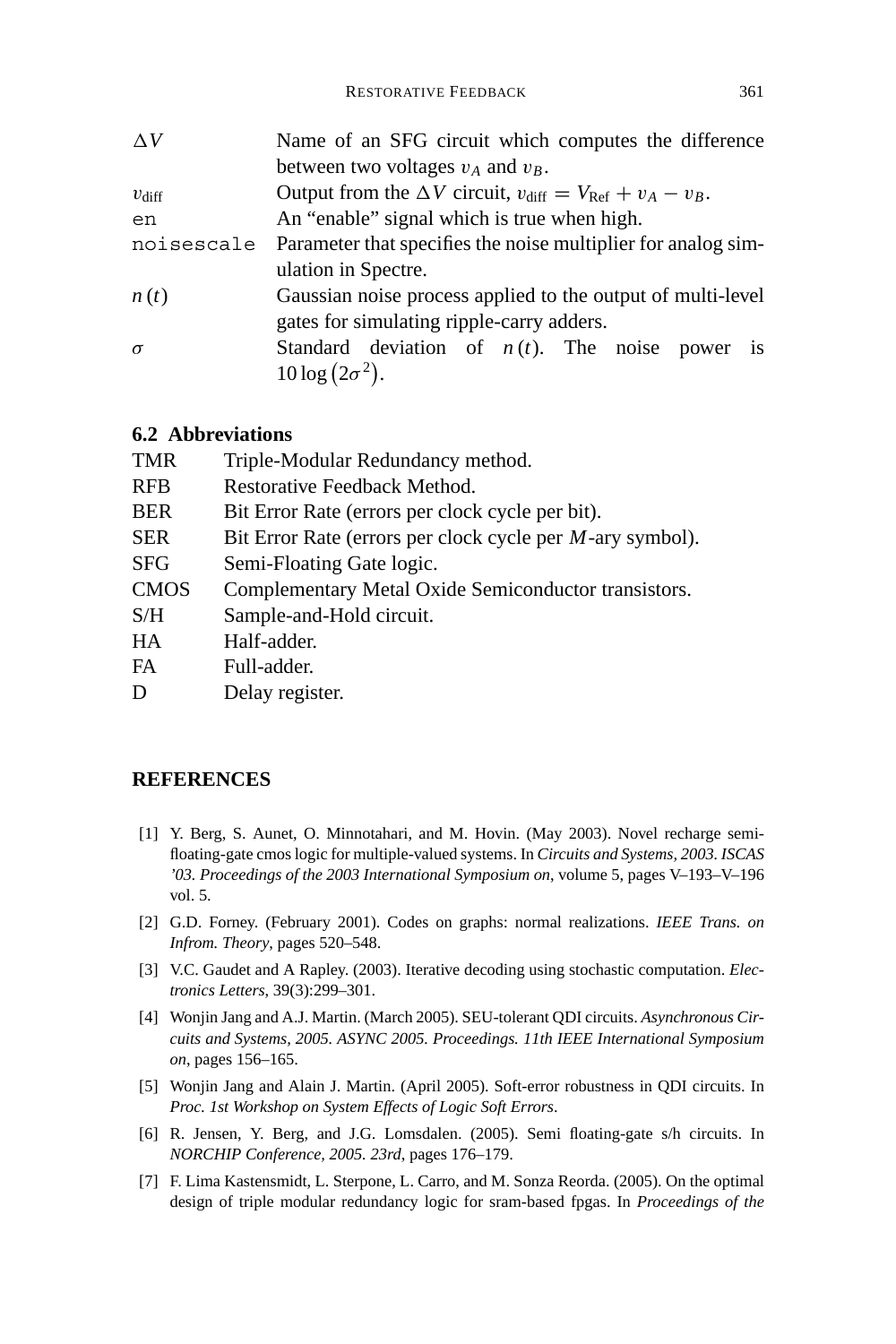*conference on Design, Automation and Test in Europe - Volume 2*, DATE '05, pages 1290– 1295, Washington, DC, USA. IEEE Computer Society.

- [8] R. E. Lyons and W. Vanderkulk. (1962). The use of triple-modular redundancy to improve computer reliability. *IBM Journal of Research and Development*, 6(2):200–209.
- [9] O. Mirmotahari and Y. Berg. (May 2004). A novel d-latch in multiple-valued semi-floatinggate recharged logic. In *Multiple-Valued Logic, 2004. Proceedings. 34th International Symposium on*, pages 210–213.
- [10] S. Mitra and E.J. McCluskey. (2000). Word-voter: a new voter design for triple modular redundant systems. In *VLSI Test Symposium, 2000. Proceedings. 18th IEEE*, pages 465– 470.
- [11] D.E. Muller and W.S. Bertky. (1959). A theory of asynchronous circuits. In *Proc. International Symposium on the Theory of Switching, Part 1*, pages 204–243.
- [12] S.R. Nanduri, A.K. El Hakeem, and A.J. Al-Khalili. (mar 1990). Fault analysis of a tmr system using multiple valued logic. In *Computers and Communications, 1990. Conference Proceedings., Ninth Annual International Phoenix Conference on*, pages 23–29.
- [13] K. Nikolic, A. Sadek, and M. Forshaw. (June 2002). Fault-tolerant techniques for nanocomputers. *Nanotechnology*, 13(3):357–362.
- [14] M. Shams, J.C. Ebergen, and M.I. Elmasry. (Aug 1996). A comparison of CMOS implementations of an asynchronous circuits primitive: the C-element. *Low Power Electronics and Design, 1996., International Symposium on*, pages 93–96.
- [15] S. Sharifi Tehrani, W.J. Gross, and S. Mannor. (Oct. 2006). Stochastic decoding of LDPC codes. *IEEE Communications Letters*, 10(10):716–718.
- [16] S. Sharifi Tehrani, W.J. Gross, and S. Mannor. (Oct. 2006). Stochastic decoding of ldpc codes. *Communications Letters, IEEE*, 10(10):716–718.
- [17] S. Sharifi Tehrani, C. Jego, Bo Zhu, and W.J. Gross. (Nov. 2008). Stochastic decoding of linear block codes with high-density parity-check matrices. *Signal Processing, IEEE Transactions on*, 56(11):5733–5739.
- [18] S. Sharifi Tehrani, S. Mannor, and W.J. Gross. (Nov. 2008). Fully parallel stochastic ldpc decoders. *Signal Processing, IEEE Transactions on*, 56(11):5692–5703.
- [19] S.S. Tehrani, C. Winstead, W.J. Gross, S. Mannor, S.L. Howard, and V.C. Gaudet. (2010). Relaxation dynamics in stochastic iterative decoders. *Signal Processing, IEEE Transactions on*, 58(11):5955–5961.
- [20] J. Vial, A. Virazel, A. Bosio, P. Girard, C. Landrault, and S. Pravossoudovitch. (2009). Is triple modular redundancy suitable for yield improvement? *Computers Digital Techniques, IET*, 3(6):581–592.
- [21] J. von Neumann. (1955). Probabilistic logics and the synthesis of reliable organisms from unreliable components. In C. E. Shannon, editor, *Automata Studies*, pages 43–98. Princeton University Press, Princeton, NJ.
- [22] J.F. Wakerly. (1976). Microcomputer reliability improvement using triple-modular redundancy. *Proceedings of the IEEE*, 64(6):889–895.
- [23] C. Winstead. (10 2009). C-element multiplexing for fault-tolerant logic circuits. *Electronics Letters*, 45(19):969–970.
- [24] C. Winstead, V.C. Gaudet, A. Rapley, and C. Schlegel. (2005). Stochastic iterative decoders. In *Information Theory, 2005. ISIT 2005. Proceedings. International Symposium on*, pages 1116–1120.
- [25] C. Winstead and S. Howard. (2009). A probabilistic ldpc-coded fault compensation technique for reliable nanoscale computing. *Circuits and Systems II: Express Briefs, IEEE Transactions on*, 56(6):484–488.